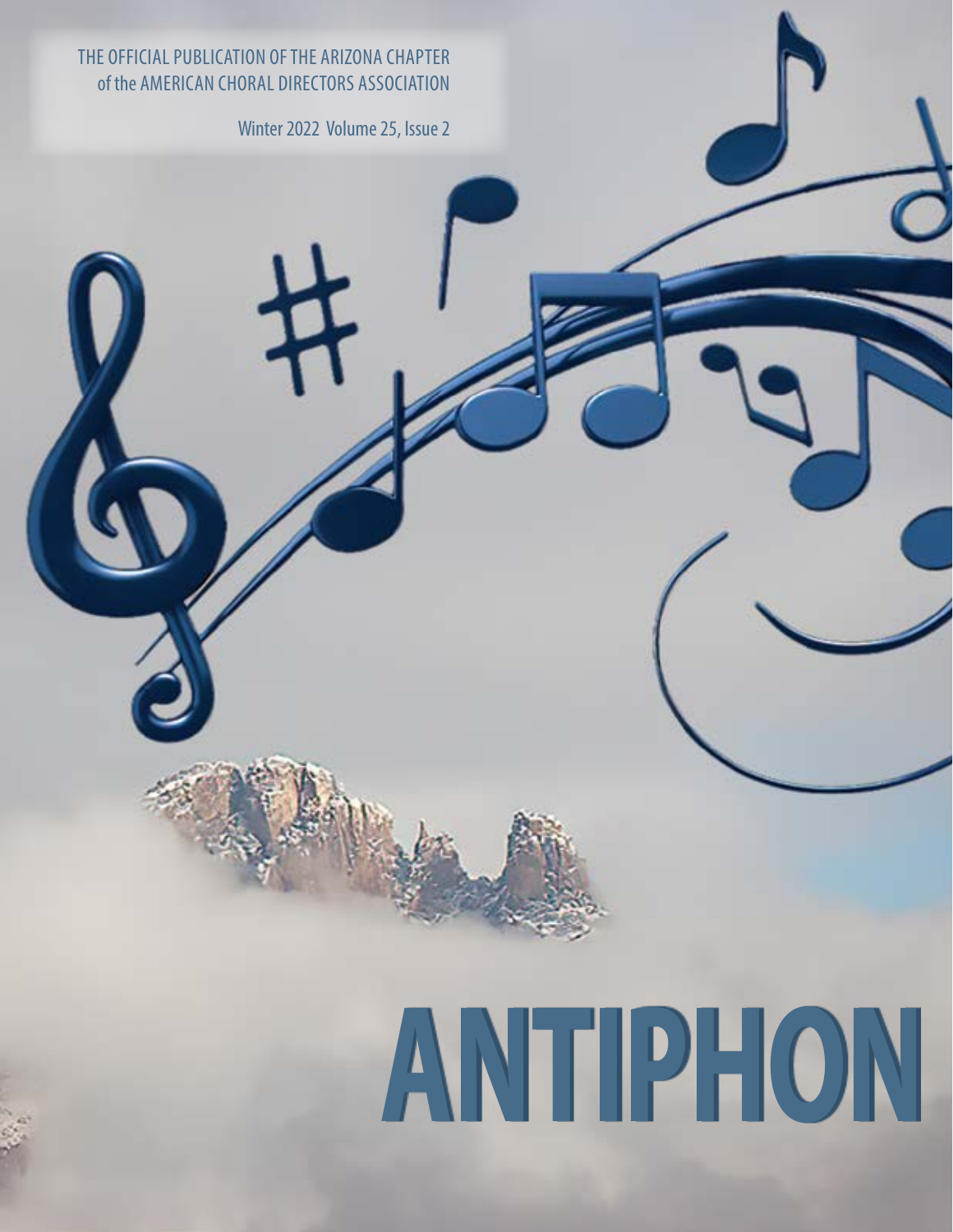### Arizona ACDA Leadership

**President: Ted Gibson Gilbert Classical Academy University Presbyterian Church, Tempe**

**Past-President: Aimee Stewart Chandler Children's Choir Tempe Preparatory Academy**

**President-Elect: Katie Gerrich McClintock High School**

**Treasurer: Jess Edelbrock Tucson Girls Chorus**

**Secretary: Chris Granger Horizon Honors High School, Phoenix Phoenix Children's Chorus**

**Communications Chair: Wendy Umbrianna Chandler High School**

**Membership Chair: Sharon Hansen Emeritus, University of Wisconsin – Milwaukee Arizona Musicfest Festival Chorus**

**Website Manager: David Topping Song of Life United Methodist Church, Queen Creek Phoenix Chorale**

**Hospitality: Haylee Abney Benjamin Franklin High School, Queen Creek**

**Social Media: Allie Fardelos Highland Junior High School, Mesa Highland High School, Gilbert**

**Diversity, Equity and Inclusion Chair: Nick Manlove THEM Youth Esemble St. Mark's Presbyterian Church, Tucson**

*Antiphon* **Editor: Aaron Rice Green Valley Community Chorus Beautiful Savior Lutheran Church, Tucson**

**Cantaremos Honor Choir Chair: Albert Lee & Erin Sobo Desert Ridge High School and JH Burk Elementary School**

**Repertoire & Resources Committee (formerly Repertoire & Standards)**

**Youth R & R Coordinator: Troy Meeker Junior High/Middle School R & R Chair: Mandy Lamberth Senior High School R & R Chair: Robert Decoste Children & Community Youth R & R Chair: Janel Huyett Boychoirs: Herbert Washington**

**Collegiate R & R Coordinator: Alyssa Cossey College & University R & R Chair: Chase Moore Student Activities R & R Chair: Katherine Rosenfeld**

**Lifelong R & R Coordinator: Joey Johnston Community Choir R & R Chair: Matthew Frable Music in Worship R & R Chair: David Stertzbach**

**Repertoire Specific R & R Coordinator: Greg Hebert Tenor/Bass Choir R & R Chair: Smith Graham Soprano/Alto Choir R & R Chair: Andie Chung Graham Show Choir R & R Chair: Ally Kluch Vocal Jazz R & R Chair: Lindsay Decoste Contemporary Commercial R & R Chair: Celine Durney World Musics and Cultures R & R Chair: Sinámar Pascua Respicio**

> Keep informed about AzACDA news and events by signing up for our [email list.](https://www.azacda.org/email-list-signup/)

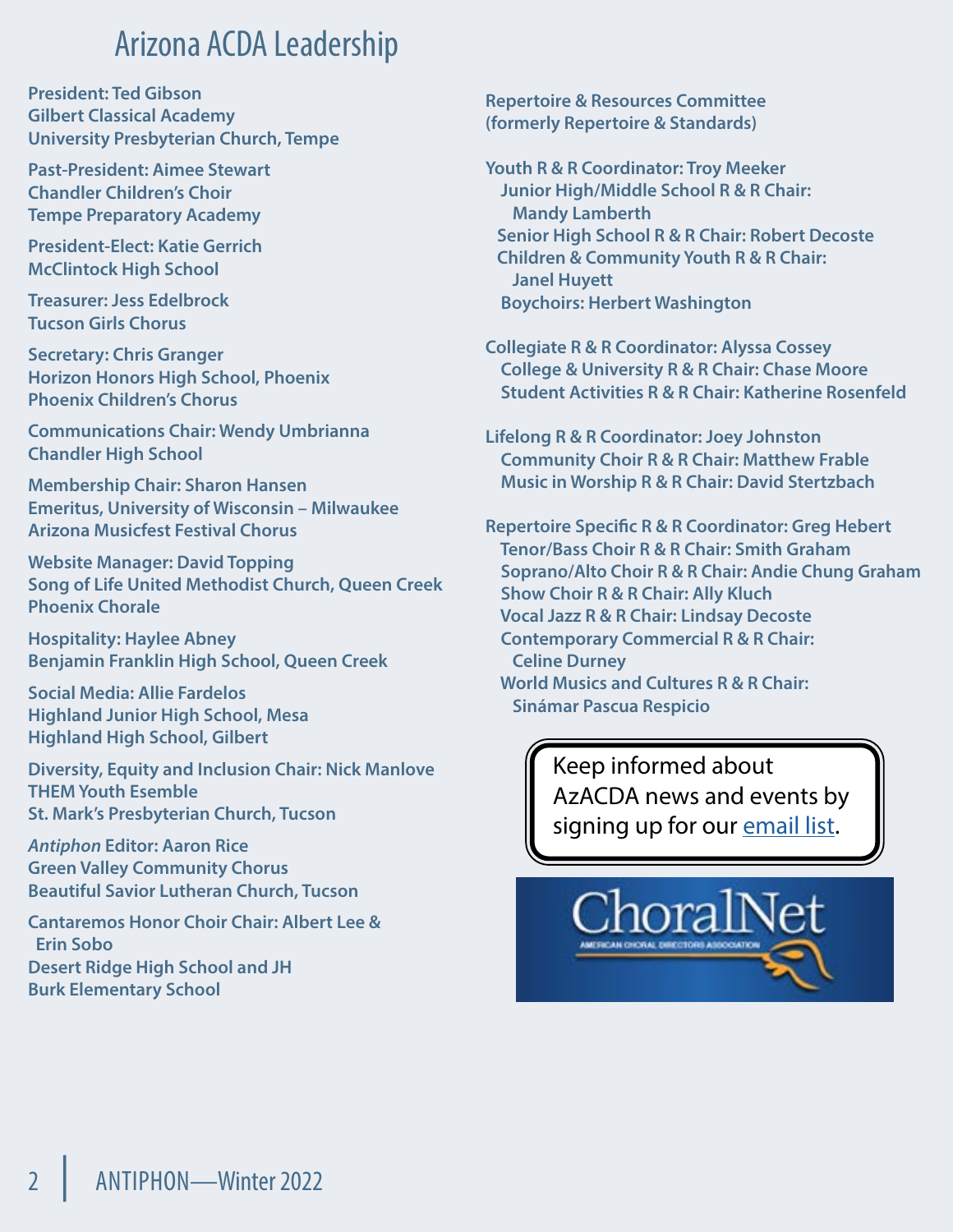#### LEADERSHIP

**2 AzACDA Leadership**

#### LETTERS

- **4 From the President**
- **5 From the Editor**

#### ARTICLES

- **6 Annual Student Symposium Report** Katherine Rosenfeld
- **7 The Desire to Belong: Helping Students Reacclimate to the Choral Community** Katie Gerrich
- **8 Music From Appalachia** Chase Moore
- **10 "A Tradition of Purpose: An Invitation to Reexamine Rehearsal Pedagogy"** Gideon Burrows, DMA

#### CHORAL REVIEWS

- **13 Children's Choir Repertoire** Aimee Stewart
- **14 Junior High/Middle School** Mandy Lamberth
- **14 Vocal Jazz Lit Review** Lindsay Decoste
- **15 Choral Reviews for College and University Mixed Choir Featuring SE Asian Music** Sinámar Pascua Respicio



I

N

S

I

D

E

### WHAT'S HAPPENING IN ARIZONA CHORAL MUSIC

- **16 The Arizona Music Educators Association "Going Back to the Future" In-Service Conference (see also page 19 for details)**
- **16 AzACDA Junior High/Middle School Festival**
- **16 AzACDA's 2022 Summer Conference**
- **16 AZ State High School Festival**
- **16 2022 Jazz Madrigal Festival**
- **17 D-Backs Choir Night**
- **18 ACDA Western Regional Conference**

#### ADVERTISERS INDEX

**20 Robert Ashbaugh Digital Design & Imaging**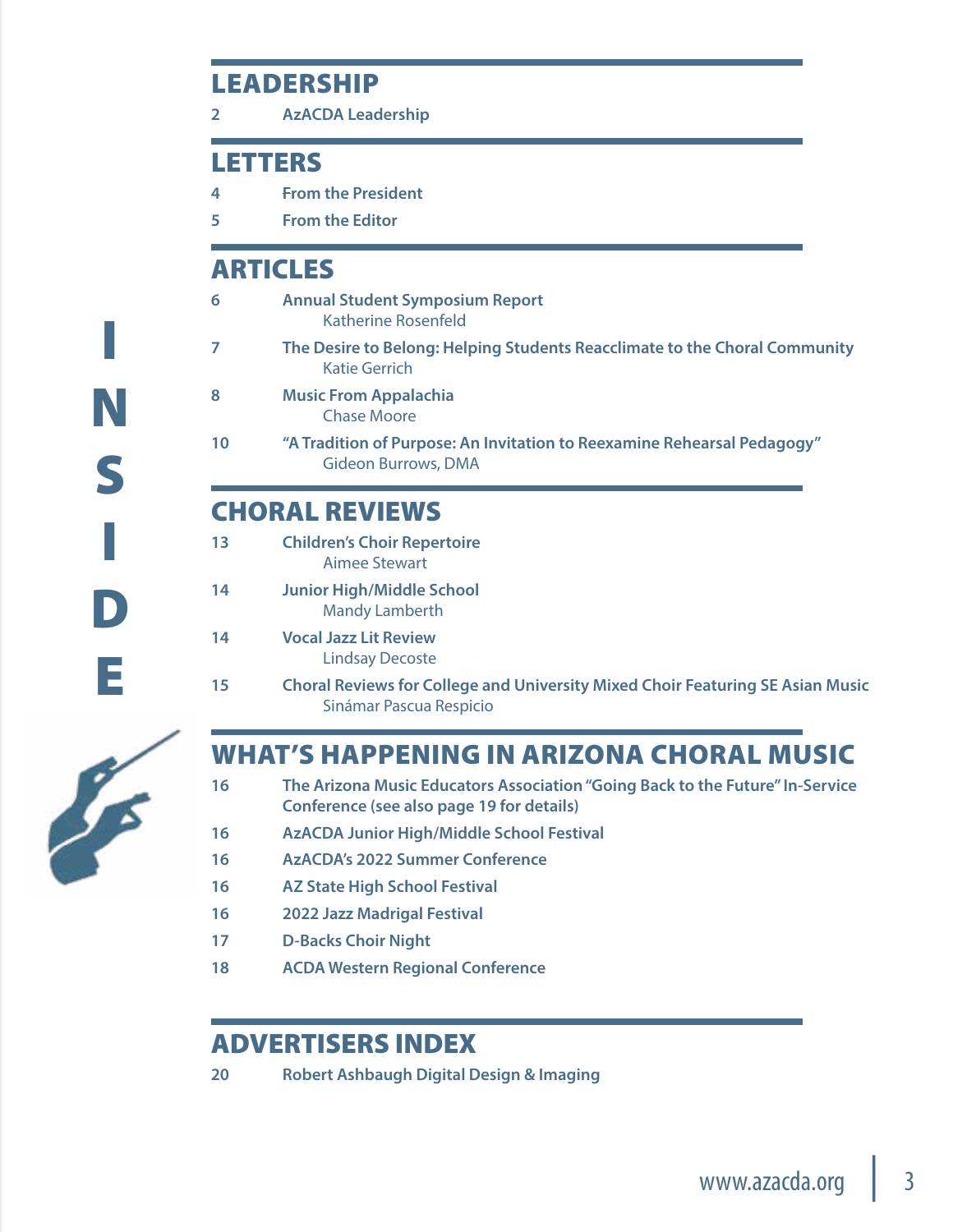# **From the President:**



*Ted Gibson AzACDA President Gilbert Classical Academy University Presbyterian Church [president@azacda.org](mailto:president%40azacda.org?subject=)*

My dear colleagues and fellow AzACDA members,

HAPPY NEW YEAR!! This is the time of year that (regrettably or not) we all reflect on the past. If your life has been anything like mine, we probably shared a sense of "just hold on for dear life" as we navigated through 2021. White knuckles gripping the wheel firmly at 10 and 2 as you do everything you can just to stay on the road and keep moving forward! It's a pertinent analogy, of course, but it reminds me of an experience I recently had.

Over winter break I took my family to Williams, AZ so we could take the kids on the "Polar Express." For those of you with young kids it's an absolute blast… and there's a sing-along! But I digress… on our return trip to our home in Mesa, we took the usual route along I-40 into Flagstaff and then south on I-17. Having lived in Flagstaff for two years, I'm very familiar with these highways and I know exactly how treacherous they can be especially when it snows. What did we awake to on the morning of our return? You guessed it, snow! It was not the worst blizzard I have ever driven in, but there were a few times that we were crawling along on the interstate at less than half the speed limit. My wife and my daughter were having a conversation about something that I was oblivious to, and my wife asked for my input. I drew a blank. It was like the entire conversation had been white noise. I had been so hyper-focused on the road that I was completely unaware of what they were talking about. I must have had a pretty clueless look on my face because they both started laughing. My ignorance was forgiven, of course, but it made me think. When we're hyper-focused on the here and now, what are we missing? When we're just trying to put one foot in front of the other, or just trying to get through another rehearsal with a number of our singers quarantined, is there "white noise" going unnoticed?

So, as you spend some time reflecting, I encourage you to look for the positive experiences from 2021 that might have slipped by in the moment. That student who was aloof or absent during virtual learning who now greets you every day with a smile. That church choir anthem that got an "Amen!" from the congregation and maybe even a few comments from the livestream worshipers. Just the simple experience of hearing voices in harmony reverberating in the same space together. All of us missed these things deeply, and many of us were finally able to cherish them again this year. Most importantly, remember to cherish the people. Choirs are people. Hurting, happy, scared, excited, broken, and complicated people. But isn't that what we do? Create a space where people can experience each other and help them cherish that experience through the beautiful craft of singing together. That's what I did in 2021. I may have been too busy keeping my eyes on the road to have noticed it happening, but I'm glad that music brought people together, even in spite of me.

So lift a glass… or a baton, or a Hydro Flask… whatever! Here's to creating the time and space to cherish the beautiful people in our lives and in our choirs as we venture into this new year! $\equiv$ 

Sincerely,

Ted Gibson President, Arizona Choral Directors Association Gilbert Classical Academy University Presbyterian Church

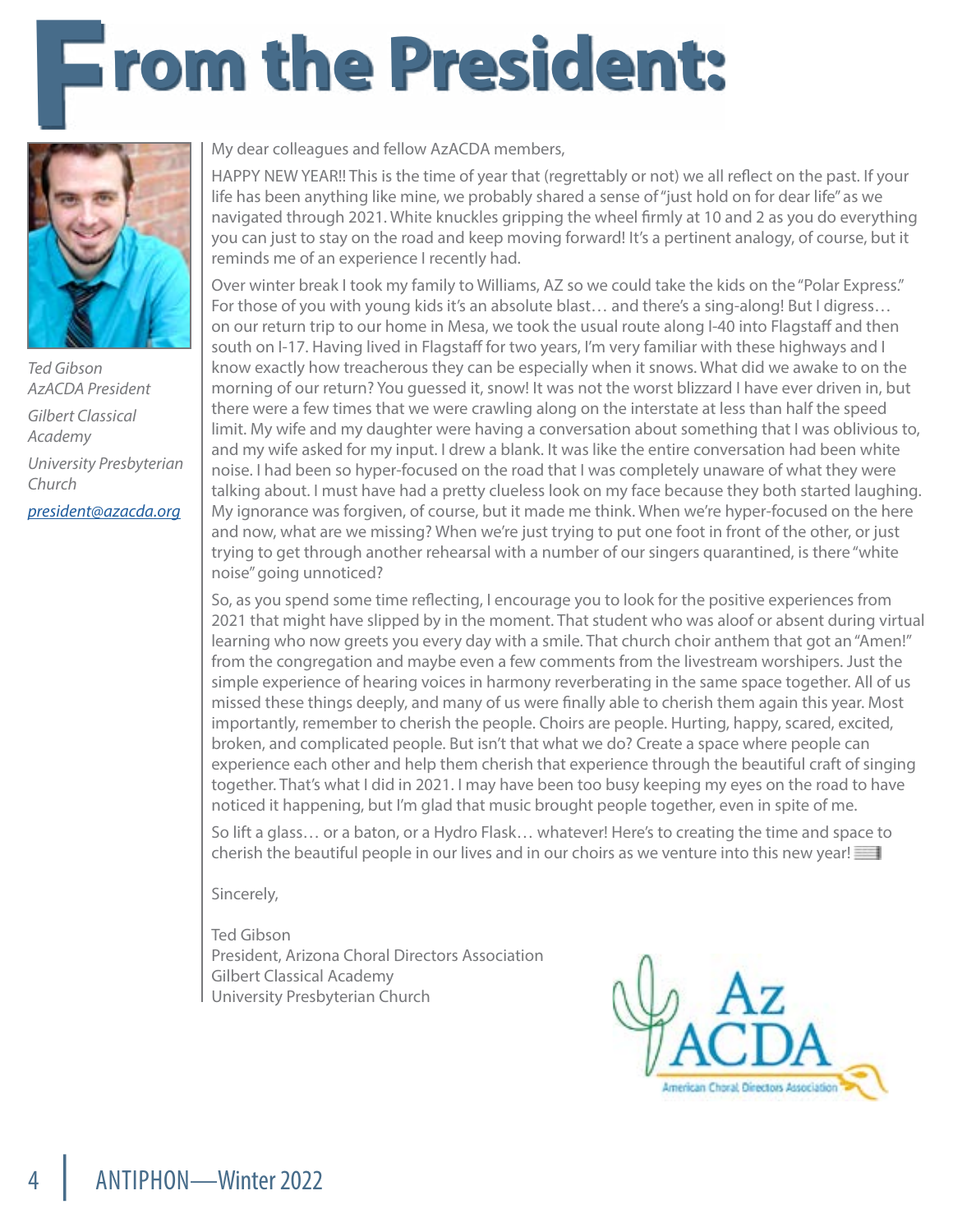# THE EDITOR





*W. Aaron Rice AzACDA Antiphon Editor UArizona Graduate* 

*ACDA President*

*Beautiful Savior Lutheran Church, Tucson Green Valley Community Chorus [antiphon@azacda.org](mailto:antiphon%40azacda.org?subject=Letter%20to%20the%20Editor)*

Hello, AzACDA members, you lovely choral people!

My name is Aaron Rice, and I have taken on the role of Editor for this esteemed publication. I am so glad to be able to share with you the insight and expertise that is offered in each edition of the Antiphon newsletter. I am grateful to our AzACDA President Ted Gibson and the former editor Angelica Dunsavage for offering me the chance to develop this document and speak with all of you here, and I am proud to take on the task of developing our letter and advancing our readership.

This season, we're looking forward to the long-anticipated Western Regional ACDA conference that is taking place LIVE, in person, at the Long Beach Convention Center in Long Beach, California! I hope to see you there this March (2-5), where we can enjoy performances by eighteen established choirs from around the region as well as Honor Choirs and the All-Conference Sing led by Dr. Charlene Archibeque, Dr. Jo-Michael Scheibe, and our very own Dr. Edie Copley! Interest sessions include opportunities to learn about developing your choral programs, improving your singers' technique, increasing your commitment to diversity and inclusion, and including choral works both very old and brand new. We'll have new commissioned works to share, the new composer track to workshop and connect with choral composers, and a keynote address from Eric Whitacre!

In this Winter edition of the Antiphon, we get to read about some of the musical traditions of Chase Moore's home state of Kentucky, and you can join our guest writer Gideon Burrows in reevaluating your rehearsal pedagogy. Katherine Rosenfeld tells us all about the exciting ACDA Student Symposium held in Tucson this year, and our President-Elect Katie Gerrish offers some useful tools for reintroducing the ever-important sense of familial unity in your programs. We also hope you'll enjoy reading about the exciting new repertoire that our esteemed contributors Aimee Stewart, Mandy Lamberth, Lindsay Decoste, and Sinámar Respicio have reviewed for us, covering material for childrens' choirs through collegiate ensembles. There is much to be found, and I hope you will enjoy reading all about it!

In addition to absorbing what is offered in this issue, I also hope you will feel encouraged to contribute to the discourse by submitting your own stories, sharing your insights, and celebrating your successes! Please feel free to share photos from your events, insights you have found worth considering, or reviews of concerts and repertoire that you think our readers should know more about. Also, if you would like to advertise a concert or other choral event in a future edition of Antiphon, please get in touch! Reach out to me by emailing [antiphon@azacda.org](mailto:antiphon%40azacda.org?subject=to%20the%20editor) to discuss your submissions or advertising.

Long days and pleasant nights,

W. Aaron Rice AzACDA Antiphon Editor UArizona Graduate ACDA President Beautiful Savior Lutheran Church, Tucson Green Valley Community Chorus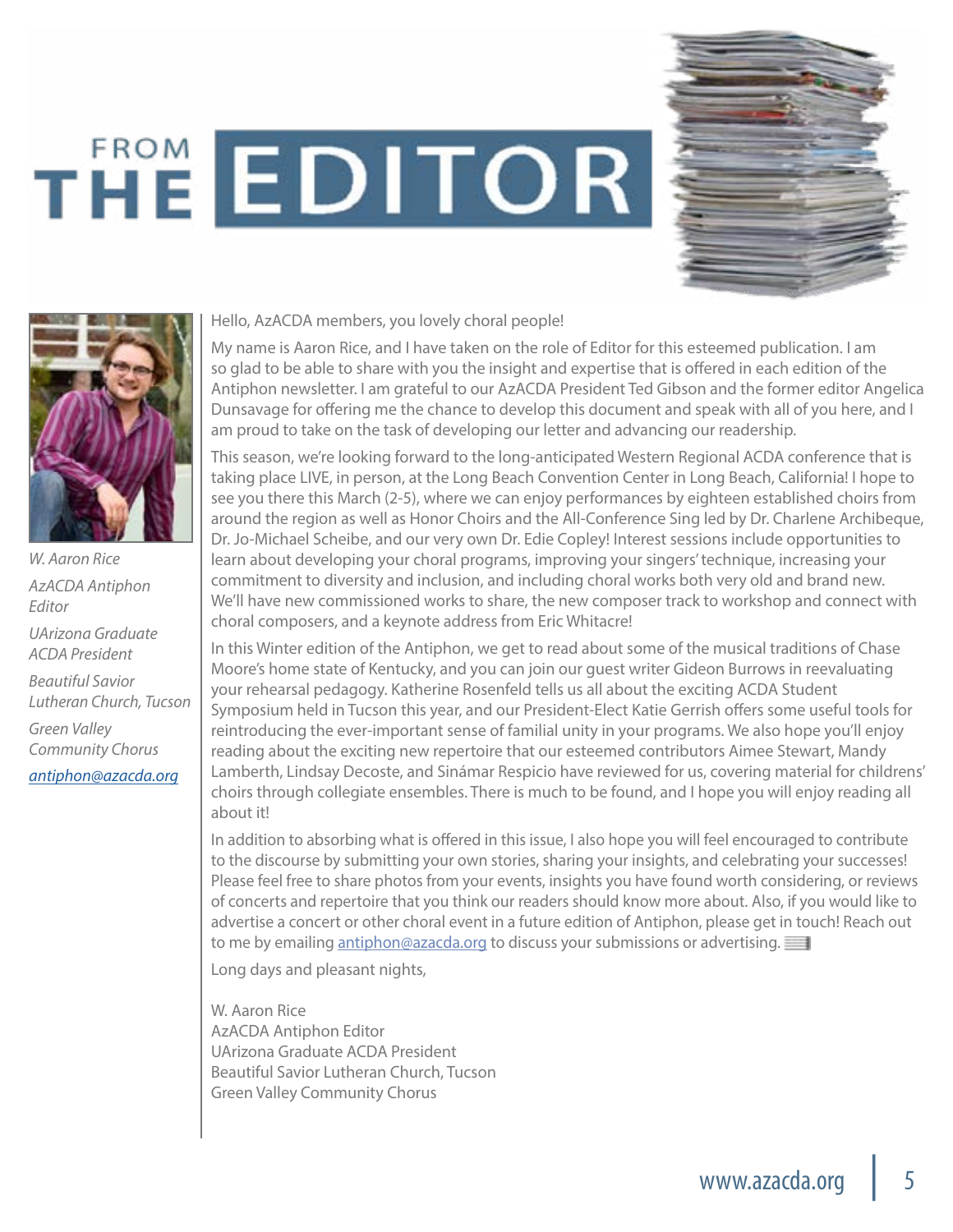## Annual Student Symposium Report



*Katherine Rosenfeld Rhodes Junior High School Phoenix Chorale*

#### *Written by Katherine Rosenfeld*

This past October, the University of Arizona hosted the annual undergraduate Student Symposium. Every year, the student ACDA chapters at University of Arizona, Arizona State University, and Northern Arizona University alternate hosting a weekend-long event for future music educators focused on the skills they need to be successful when they first begin their teaching journey. This year's symposium was a huge success as we transitioned back to a sense of normalcy with an in-person event.



*Students attending the Symposium.*

The 2021 symposium was planned and hosted by U of A Chapter President Oliva Bustos, Dr. Betsy Schauer, and the U of A undergraduate ACDA student chapter. The 2-day event consisted of 8 sessions and a concert that highlighted local groups from the Tucson Girls Chorus to school choirs to the U of A Symphonic Choir. Presenters from across the state shared valuable insight with the nearly 30 attendees about topics such as classroom management (Nathan Myers, ASU), assigning voice parts (Dr. Ryan Holder, NAU), making the most of student teaching (Julia Higgins, Esperero Canyon Middle School), and more! Students were challenged to conduct in front of their peers, provide feedback on blend and balance between singers within a section, practice selecting and justifying religious text for the secular classroom, and complete other exercises that can be directly applied in their choral classrooms someday!

Bustos reports that 27 undergraduate students and 2 local Tucson teachers attended the symposium. She shared, "sessions that left the biggest impressions on students…were Dr. Cossley's session on choosing repertoire [and] Dr. Durocher's session on [teaching/using] solfege".

NAU choral education sophomore Logan Willson shared, with regards to Dr. Schauer's conducting master class, "I thought it was really great going to the conducting workshop, and then immediately turning around to watch the director conduct [the U of A Symphonic Choir]. It put a lot of what we learned about into context".

A huge thank you to the U of A ACDA student chapter, their president Olivia Bustos, Dr. Schauer, St. Mark's United Methodist Church, the presenters, participating choirs, and our undergraduate participants from across the state for making this AzACDA tradition a success once again!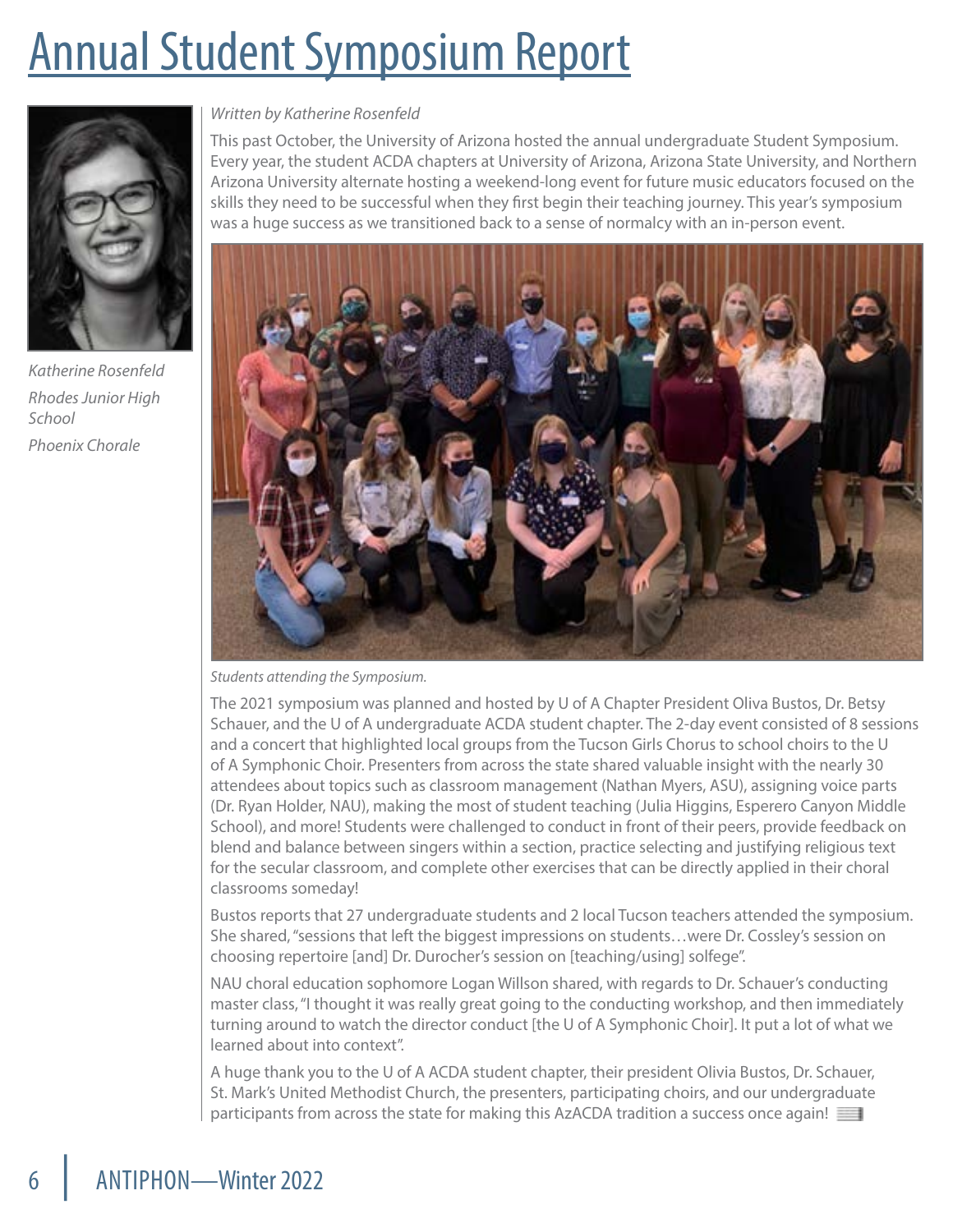# The Desire to Belong: Helping Students Reacclimate to the Choral Community

#### *Written by Katie Gerrich*

Say it with me: virtual learning was THE WOOORST. (\*Insert voice of Jean Ralphio from Parks and Rec here\*) I know as I sat in front of a screen of a sea of faces (or circles with letters), it felt surreal and definitely unfulfilling. At times, it felt like doing a really bad stand-up routine. At best, I would get some funny comments in the chat and forced smiles as kids were likely playing "Among Us" on a different tab. We all just wanted to be together - where we belong. If we as teachers were missing that community, you know our students were missing it even more. Not to mention the new students in our programs who didn't even know how great it was to belong to the amazing choir families we know and love. We knew a return was imminent, but it felt for some of us like it was miles away. When would we get back to where we belong?

#### **Aaaand we're back!**

Our return to the choir room was such an amazing feeling! We finally got to see - and HEAR- each other in the same space. However, the relationships that typically develop so authentically as a result of daily rehearsals were not there. Some members returned to their routines immediately. They remembered they were wanted, needed and accepted - and that they belonged in the choral community. However, others never got their true introduction in the same meaningful way. They never got to sit by the older choir member who lived and breathed choir and showed them the ropes. They never got to be the unsure new member who worried about how this choir program would compare to their previous program. This sense of belonging that we all took for granted now needs to be on the forefront of each rehearsal. Now, more than ever, what we do in the choir room is so much more than preparing for each new concert or festival. Students need to learn how to be a student again, and a huge part of that is relationship building. This is where we, as choral educators, absolutely shine and have the incredible opportunity to rise to the task of helping our students regain their confidence and sense of belonging. I offer to you three different approaches I have used to help my students through this crazy transition.

#### **Glad Moments**

One monumental task of rebuilding students' sense of belonging is focusing on gratitude. Rather than focusing on all the negatives, talking about what we are grateful for can start to shift the mind-set and remind us that there is still good. One way we have done this in my choir room is to intermittently have "Glad Moments". This is a part of the rehearsal where singers can share anything positive in their world with the group. They are invited to raise their hands to share anything on their heart. The responses range from "I got an A on my Biology quiz!" to "I had Chipotle for lunch and it was awesome!". I have noticed this practice enables members to share the good in their life with people who will listen and respond with support and encouragement. Some never participate - and I am still working on how to encourage that - but some want to share every single time. This is a practice that could be embedded any day of the week, with all grade levels, community choirs or church choirs. A spin on this - you could also have singers write down their Glad Moments and pull a few out each rehearsal.

#### **Lifts**

Another way my choir members and I have implemented a grateful mind-set is by doing weekly "Lifts". Singers raise their hand to share something wonderful about another choir member (ex. "I would like to Lift Nathan because he always says "hi" to me when I come to choir" or "I would like to Lift Emily because when I was absent last week, she texted me to check in and that meant a lot"). When the speaker is done, the ensemble does three snaps to acknowledge that statement. I would guess that many of us do a similar activity in our rooms - "Shout Outs", "Snap Cup", "Put Ups" - these are all wonderful ways to encourage young singers to think beyond themselves and to verbalize



*Katie Gerrich (she/her) Director of Choirs, McClintock High School President-Elect, AzACDA*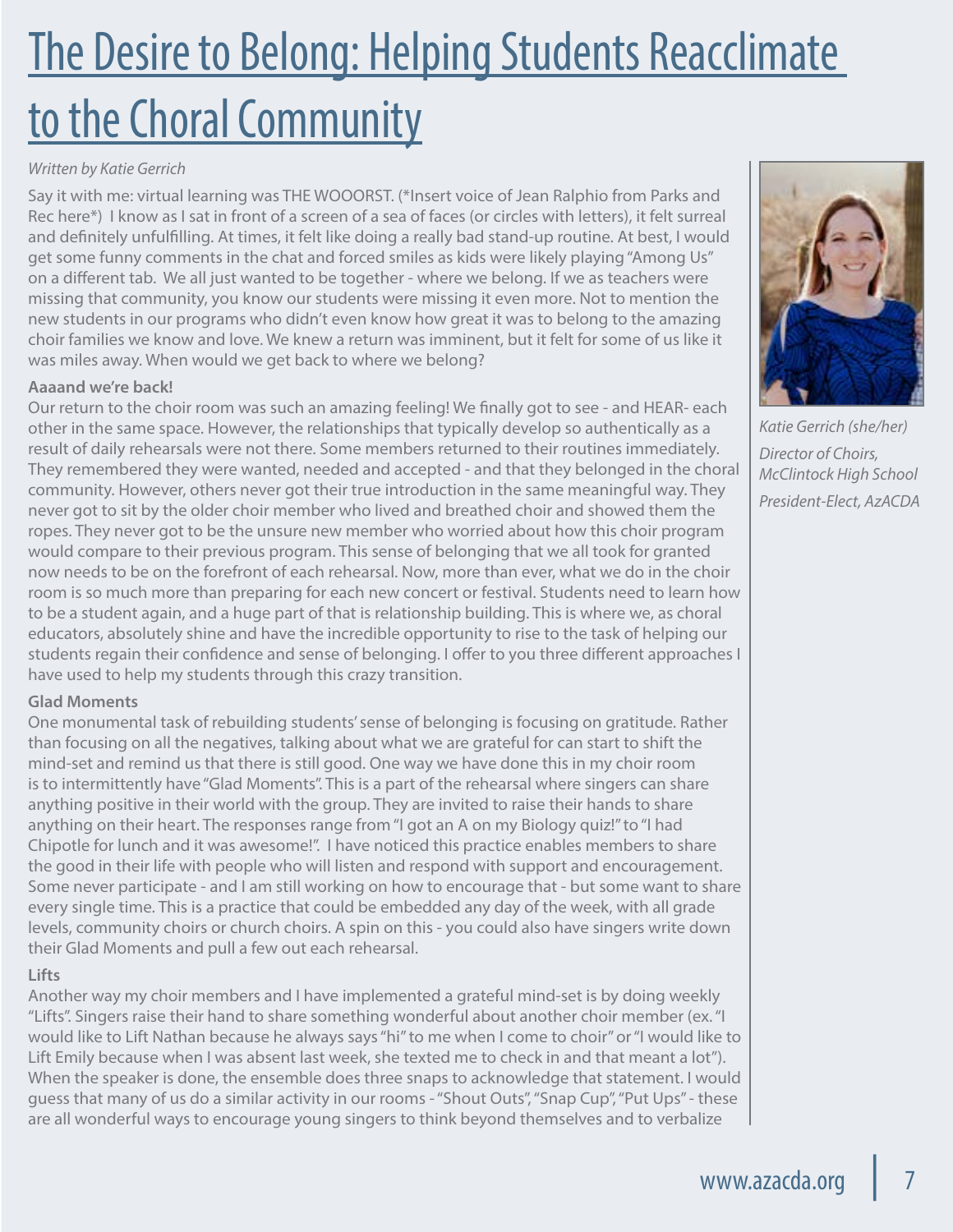their appreciation for each other. It is also a wonderful way to help them accept compliments, too! I also encourage students to Lift themselves - ex. "I want to Lift myself because I raised my English grade from a D to a B!". Recently, I have had my choir council members facilitate this activity - and they really enjoy that! I never force someone to give a Lift - and, just like Glad Moments, some never participate. But some can't wait until Wednesdays when we do Lifts - and they call me out if I forget! An extension of this activity could be writing down Lifts and reading them as bell ringers or closures. I have found much more success with my beginning treble choir when we write them down - as they are a very shy group. A fun twist to this activity is using the Wheel of Names ([wheelofnames.com](http://wheelofnames.com)) to select the speaker!

#### **Check-In Form**

We all want our choir members to know that we care about them. We are truly invested in their lives and want them to know that they matter. We can say this until we are blue in the face, but it is crucial that we show each individual that we are here for them - and that they have a place in our choir family no matter what. Borrowed from my friend and colleague Katie Hixon, I have implemented a Weekly Check-In Google Form. Questions such as "How is your physical health?", "How is your stress level?", and "Would you like a personal email check-in from Mrs. G?" make weekly appearances. Before holiday breaks, I would also inquire if they needed help accessing enough food for their family. Then I would pass those requests on to our amazing counseling department and Care 7 Youth Specialist who were best equipped to address these needs. I began doing these check-ins during virtual learning as I was truly missing those casual pre- and post-rehearsal conversations and the choir room full of vibrant conversation at lunch. I had no idea how they were dealing with the pandemic, and I wanted to be sure to give them a space to share their feelings. Now that we are back to in-person learning, I have continued to use this tool to stay connected with each student. I have seen the benefits of this form when I read through the responses and follow up with the students. Some are truly taken back that I read their thoughts and asked about them. It is in these moments our singers start to open their eyes to the notion that we truly care and want to listen.

As we look to 2022, we have so much on our plates - both choir members and directors. I would offer, though, that we also have a very unique and important role in continuing to instill that sense of belonging in our students. Each day can bring about the time where the shy kid finally wants to share a Glad Moment, or the jokester shares in the Check-In how much they love the choir community and it feels like home. We matter, our kids matter and the music matters. Each day is a new opportunity to help people find their way and feel like they truly belong - and that is everything.  $\equiv$ 

### Music From Appalachia



*Chase Moore AzACDA Repertoire and Resources Chair for Colleges and Universities Eastern Arizona College* 

#### *Written by Chase Moore*

#### **Introduction**

All of us have a "our choral story". The story of how we got started in the profession that we love and how we evolved into what we are today or are evolving to. We have had or do have influential choristers and educators in our lives that have cultivated our love for singing and singing with others. And for so many of us, where we grew up plays a major factor in our choral story. I was born and raised in south central Kentucky. A rural part of the state that focuses on lake and house boating tourism, Friday night games, and if you could sing…there was a seat for in you in the loft on Sunday. I won't share all my "choral story", but I will share with you some of the choral traditions that I grew up with. Mostly, because of the recent tragedy in Kentucky, I wanted to write this article in celebration of my home state and some of its great choral traditions, composers, and their compositions.

#### **Shape Note Tradition**

While the shape note tradition did not start in the Bluegrass, it is an integral part of music education and congregational singing. A musical notation system introduced in the late 18th Century England, is designed for congregational and social singing. Round note heads are replaced with shapes that represent certain pitches within the major and minor scale. Shape note music is mostly used in sacred music and experiencing a renaissance in the southern region of the United Sates. Shape note systems have varied throughout time. From a four-shape scale used mostly in the 17th and 18th century to the seven-shape system that is still commonly used in hymnals today. Studies have been used in the classroom with the teaching of shape notes (mostly Elementary) and have proven effective.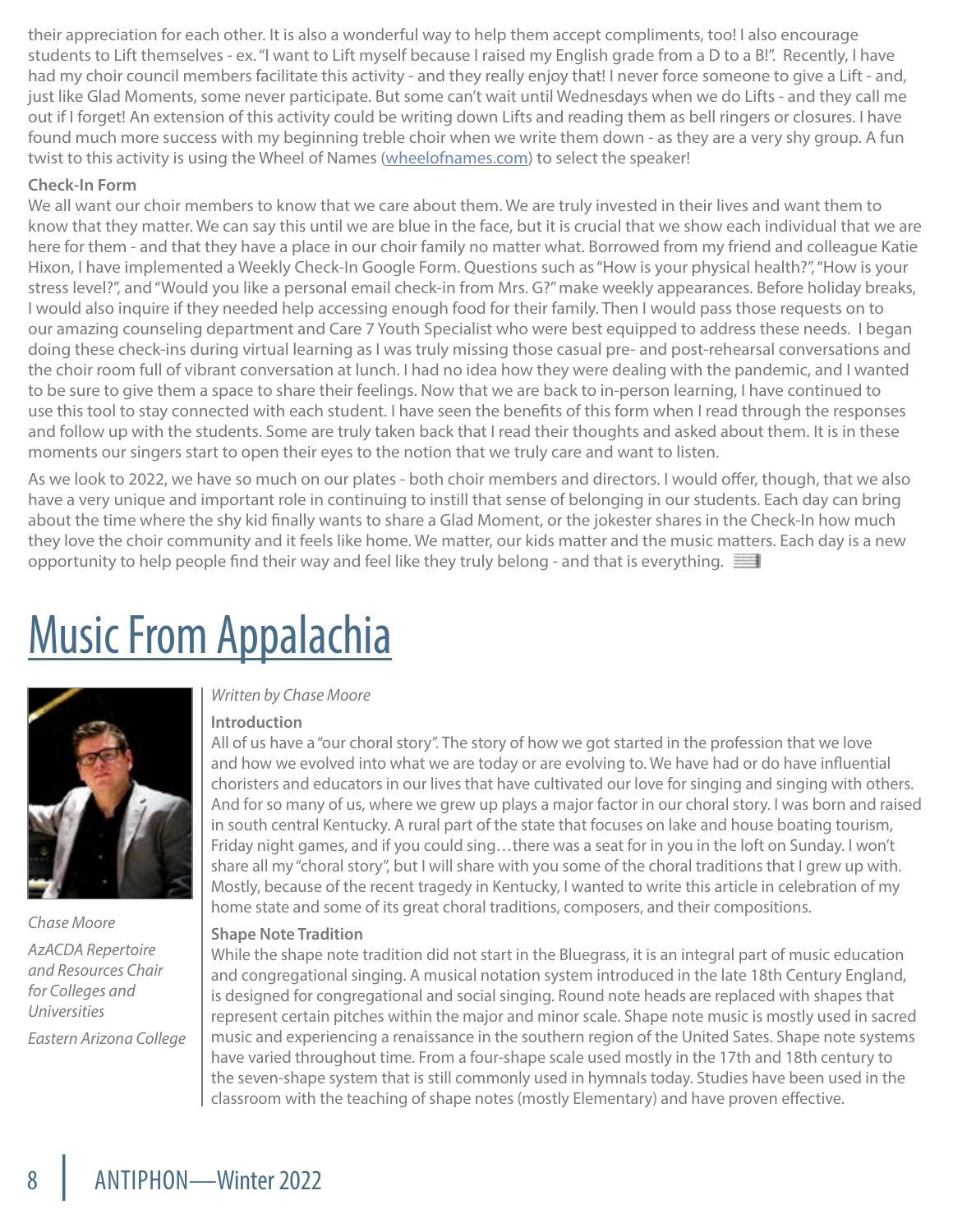

#### **Composers**

Jean Ruth Ritchie was born in Viper, KY in 1922. Regarded as the "Mother of Folk", Ritchie was a singer, songwriter, and Appalachian dulcimer player. Ritchie learned Appalachian music like many other children of her time, from her parents and community. Appalachian music was passed down orally from generation-to-generation, and Ritchie is credited with bring national and international attention to the Appalachian dulcimer. The Appalachian dulcimer or mountain dulcimer is a small, fretted string instrument from the zither family.

John Jacob Niles born in Louisville, KY in 1892, Niles is regarded as one of the pioneers in the great revival of American folk music. Learning music theory from his mother at an early age, Niles began transcribing Appalachian folk music while living in eastern Kentucky from 1910-1917. Niles studied music at various institutions including Schola Cantorum de Paris, and the University of Cincinnati – Conservatory of Music.

#### **Compositions**

*Now is the Cool of the Day* (Ritchie/Erb) – an original composition, but most definitely in the style of Appalachia. *Now is the Cool of the Day* is a call and response setting for chorus and soloists with the message conserving the earth. Dr. James Erb's arrangement of this piece will be a favorite amongst your singers.

*What is Beauty?* (Niles/Leavitt) – also an original composition, but more of a celebration of a lesser-known work by Niles. A great piece for competition or growth, the lush harmonies support a soaring melody and features an involved accompaniment. A great piece to show of the ability of your ensemble and pianist! Alfred Music Publishing

038081360171

#### **Summer Programs for Shape Note Tradition**

Below is a list of summer programs that teach the seven-shape note system. These schools offer group singing, private lessons in piano and voice, music theory classes, etc. I am proud alum of the Stamps-Baxter School of Music where I attended from 2007- 2011 and served on faculty from 2013-2016.

Stamps-Baxter School of Music [www.stampsbaxterschool.com](http://www.stampsbaxterschool.com) July 10-23, 2022; Middle Tennessee State University; Murfreesboro, TN.

North Georgia School of Gospel Music <https://www.facebook.com/northgeorgiaschoolofgospelmusic/>

Alabama School of Gospel Music <https://www.alabamagospel.com>

Choral traditions look different in every state. I was lucky enough to move across country to learn about the choral culture of the southwest. I hope that with this article, it sparks some interest in a choral tradition that otherwise may have never been discovered by our readers here in Arizona and on. If you have any questions about how to use this in the classroom or getting in contact with the summer programs, please feel free to reach out to me.

*Chase Moore is an Associate Professor of Music and Director of Musical Theatre at Eastern Arizona College in Thatcher, AZ. His email is* [chase.moore@eac.edu](mailto:chase.moore%40eac.edu?subject=Appalacian%20Music).

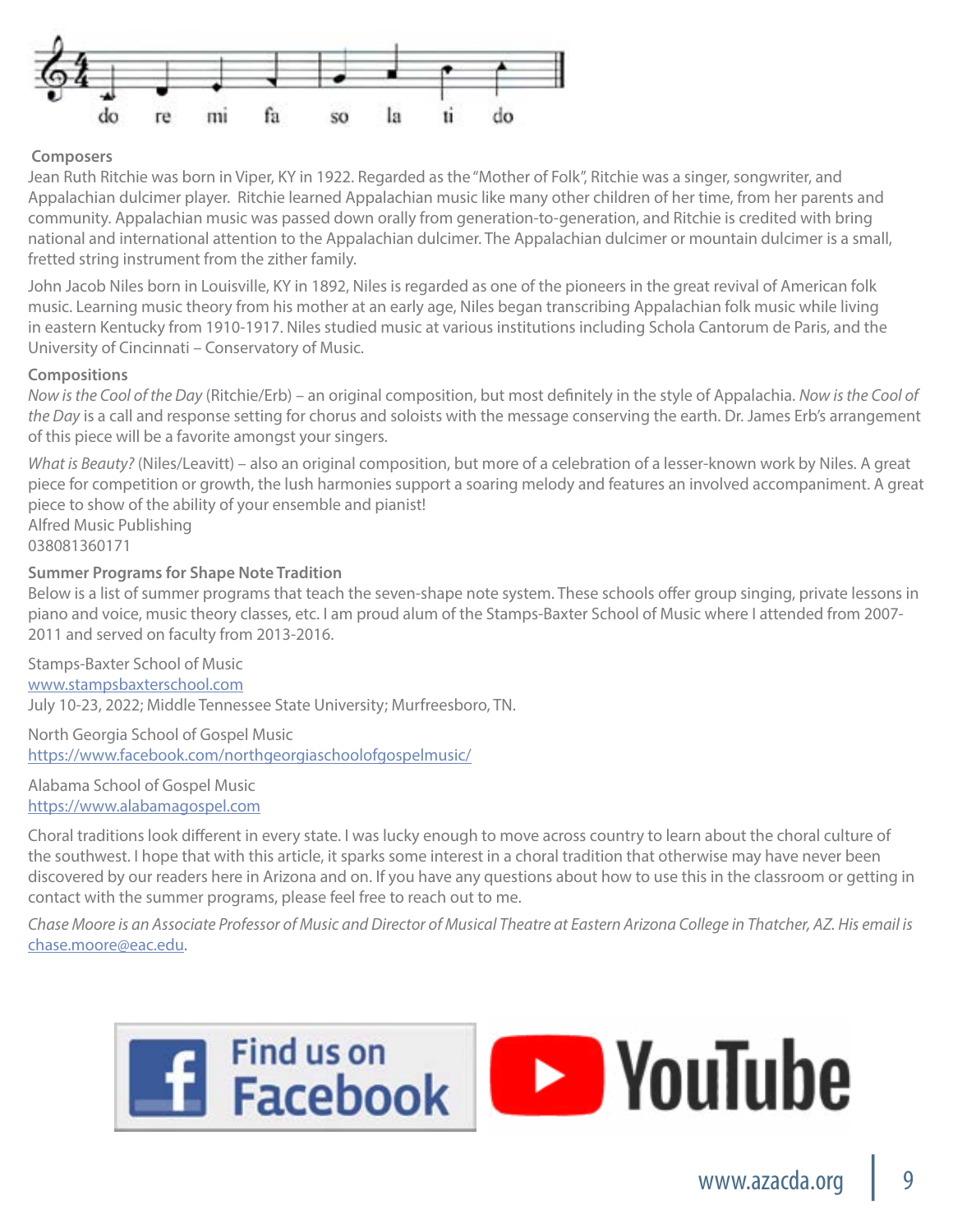# "A Tradition of Purpose: An Invitation to Reexamine Rehearsal Pedagogy"



*Gideon Burrows, DMA Professor of Music, Director of Choral Music Eastern Arizona College*

#### *Written by Gideon Burrows, DMA*

I remember freezing in front of my ensemble, not knowing what to say or do. I cannot recall exactly what happened or even what song we were rehearsing, but I remember feeling confused. I was in my second year of teaching high school and was falling evermore in love with my job. However, in that moment, all I could think about was the almost forty pairs of eyes staring at me as my bag of tricks seemed to fail. My students strived to follow every instruction I gave to them. Despite their best efforts, everything I tried seemed to distance us more from our intended goal. To avoid a disparaging end to the rehearsal, I muttered something about coming back to that section the next day and moved on to the next piece.

As I reflected upon this experience throughout the rest of that year and the many years since, I came to realize that I employed many rehearsal strategies out of a sense of tradition rather than an awareness of the specific demands of the moment. This is not to say that I was completely ignorant of my students needs or that I could not assess technical ills. I did, however, discover limitations to my own pedagogy. I trusted valid techniques as I would mathematical formulas, not entirely comprehending why certain methods were more appropriate in a given setting or how I could adapt them to address the data I had. As I sought a specific aural product, I failed to see what my students understood and whether they were developing the ability to hear for themselves. I felt that I was failing to even grasp what problem I was trying to solve.

The helplessness I experienced then was uncomfortable. Thankfully, that discomfort provided the catalyst for my continued growth as a conductor and teacher. What I thought choir directors should do got in the way of what I needed to do. In my career since, I have attempted to adhere to a different tradition—one that focuses on purposeful pedagogy.

#### **Traditions v. Best Practices**

Good singing is good singing. Efficient, healthy, and beautiful phonation is not dependent upon the style, language, or culture of a given selection of repertoire. Rather, it results from deliberate practice, often enacted under the guidance of a competent instructor. The best choral conductors and vocal pedagogues seek out effective and economical methods for building a chorister's skill. When referencing singing, I love quoting Blanche Marchesi, an early voice teacher and operatic singer. In her view, there were only two methods for teaching voice: "the good one and the bad."<sup>1</sup> Her mother, Mathilda Marchesi, further delineated "good" singing methods as those that generate the "best results."<sup>2</sup> Though taken somewhat out of context, these statements provide a simple road map for our efforts: reinforce good singing. The path to seek the best results for us and our ensembles must be purposeful. Like singing, development of efficient teaching ability follows intentional preparation.

Many of our perceived choral rehearsal traditions originated with respected conductors who consciously addressed their singers' needs. Some came about as efforts to provide quick fixes while others resulted from survival techniques. As with any skill, we often begin our development as ensemble directors and teachers by mimicking our teachers and other accomplished conductors. However, as these approaches transfer from conductor to singer and teacher to student, the possibility persists that younger generations of choral leaders may confuse these tactics for professional best practices regardless of their realized efficacy. This ritualistic transmission may allow some methods to persist even when they contradict contemporary needs and understanding. Even sound methods may lose their significance should rehearsal customs divorce them from their intended context and purpose. Choral traditions become such simply due to their transference and repetition. Their prevalence does not necessarily denote efficiency or proper pedagogy. On the other hand, best practices for our (or any) profession have been proven to garner consistent results in a variety of settings when utilized for their targeted purpose.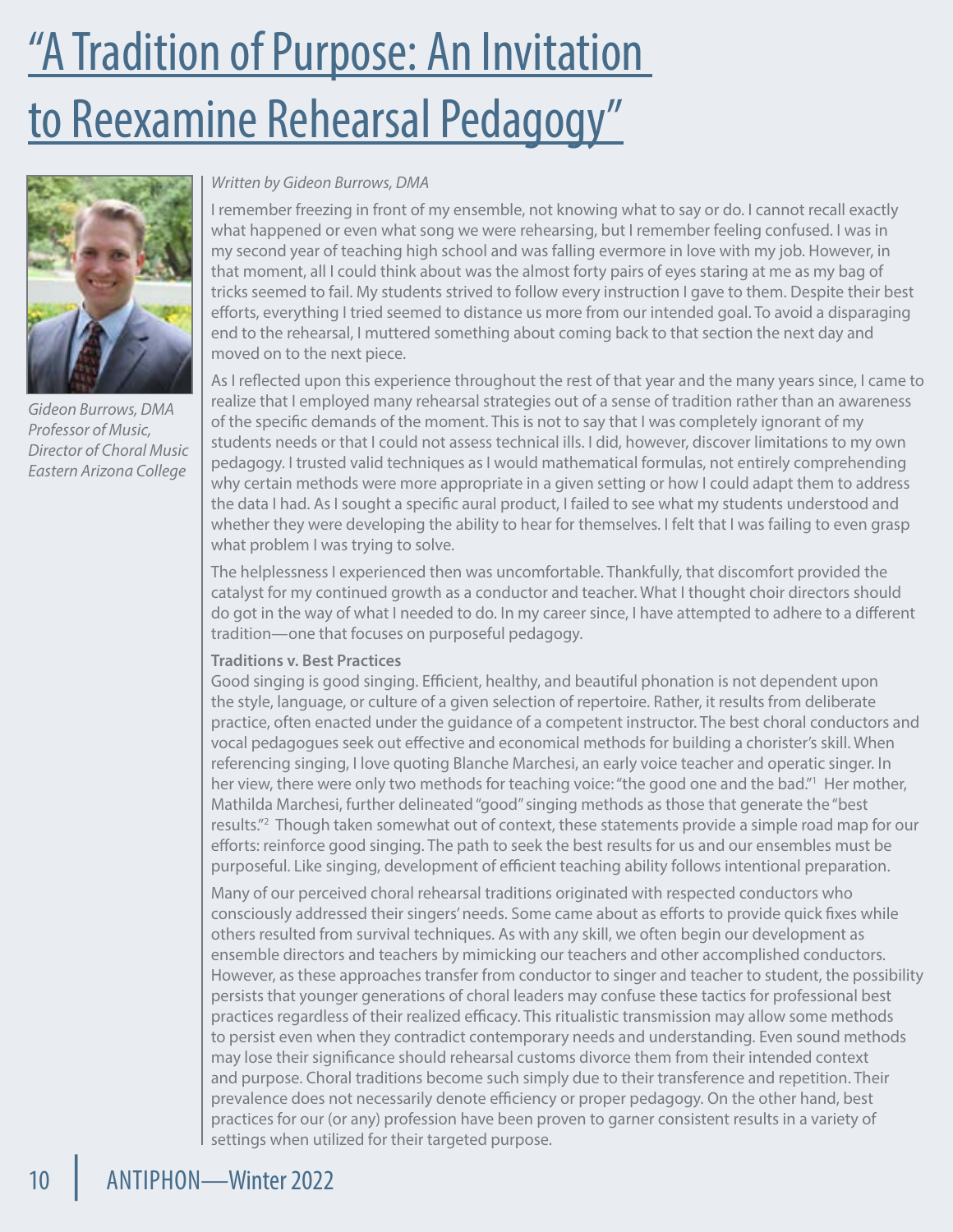Recent research indicates that not all of our choral practices encourage the type of singing and development we desire. Ward Jamison noted that choral educators may inappropriately require students to engage in activities and with repertoire selections beyond their technical abilities. Such instruction imposes unrealistic expectations upon singers' and their vocal development, distorts their perceptions and understanding, and encourages students to exceed healthy boundaries in their singing.<sup>3</sup> Specifically concerning teaching adolescent singers, Bridget Sweet declared that the "lack of understanding that many choral teachers have about the physiological function of the voice" can lead to misleading instruction, further hindering singers from fully comprehending how their voices operate.<sup>4</sup> One of the most concerning observations comes from Patrick Freer's interviews of young male singers who withdrew from choral participation. He quoted one young man from England who shared:

If boys were taught to use their voice instead of just saying "get louder, sing higher, get quieter, do this, do that," it would help a lot. Most boys who quit choir were never taught how to do that stuff and they'll probably never sing again. Sometimes, it's like the performance is more important than the person.<sup>5</sup>

Finally, in their study on collegiate education and teaching methods, Halpern and Hakel observed:

Experience alone is a poor teacher. There are countless examples that illustrate that what people learn from experience can be systematically wrong.<sup>6</sup>

These statements support a reality that individual teaching traditions may not be as effective as we perceive.

As opposed to relying upon traditions, I advocate that we assess the purpose for our individual methods. I doubt that any one of us entered this profession with a significant amount of bad knowledge. I also do not believe that any of us have a perfect and complete knowledge of our craft. Service as conductors implies a duty to our singers to continuously improve our pedagogy. We risk hindering our individual growth and limiting our singers and students if we continue to follow a pattern of instruction simply because it was how we were taught—or worse, because it is what we think we should be doing without a more directed purpose. As such, I invite each of us assess our personal practices and seek to dedicate time for continued development, study vocal science and pedagogy, and engage in regular personal assessment.

#### **Dedicate Time to Improve and Focus on Development**

Set goals for personal practice and improvement. I remember the very first state music educator in-service conference I attended as a full-time public school teacher. In one session, Dr. Michael Murphy, then the Director of Choral Activities at the University of Idaho, gave a session on conducting technique. Instead of providing what I hoped would be a revelation of great artistry, he engaged participants in Malko exercises and other means to refine and simplify movement. At one point he rhetorically asked, "Why should you stop practicing conducting just because you're a conductor?" Though not a revelation in the way I had anticipated, his comments did help me realize that purposeful practice is requisite for great artistry at all career stages. My growth did not end just because I had completed my degree and teacher certification. My continued development also did not necessarily depend on a grand event such as a return to graduate school. I had the power to better myself.

Make an honest assessment about your strengths and weaknesses and then move to intentionally build understanding and skill. We are surrounded by many adequate development opportunities and resources. However, as you consider each opportunity, avoid the pitfall of the one-and-done development trap. Conference sessions, workshops, videos of rehearsals and master classes, and even literature can be good sources to gain awareness and initiate progress, but they remain ineffective for any meaningful growth. For true development, you will need to plan multiple opportunities to engage with a topic, practice a skill, and relate expanded understanding. Contemporary researchers suggest that all significant development in a given area must occur frequently across time, one even suggesting that a year of continuous practice was necessary to teach new concepts and skills to others.<sup>7</sup> All improvement requires time. Implement a practice of continually addressing some means of personal development.

#### **Understanding Voice Science and Its Pedagogical Applications**

Next, dive into the physiology of the voice and the science behind its function and efficient use. In her own vocal method book, Mathilde Marchesi stated that "scientific knowledge is indispensable to teachers of singing, because it enables them to treat the vocal instrument in a natural and rational manner and with greater certainty …."8 To be of use to our ensembles, our knowledge of the voice must go beyond identifying laryngeal muscles or knowing that the vocal folds must adduct for phonation. Efficient conductors understand how vocal function relates to singing in the choral setting and to the selected repertoire, and they incorporate that knowledge into their rehearsal planning and practices.

The more I teach the more I am convinced that many of the challenges I face in rehearsal actually stem from impaired vocal function rather than an incomplete understanding of a musical or artistic concept. For example, very rarely do I find that intonation issues result from improper perceptions of the pitch. Hearing whether-or-not sung pitches are in tune is a necessary skill. However, most instances of sour tuning within a choral ensemble result from insufficient or improper airflow, muscular tension in the vocal tract, or mismatched vowel resonance. Addressing the vocal deficiency improves intonation better and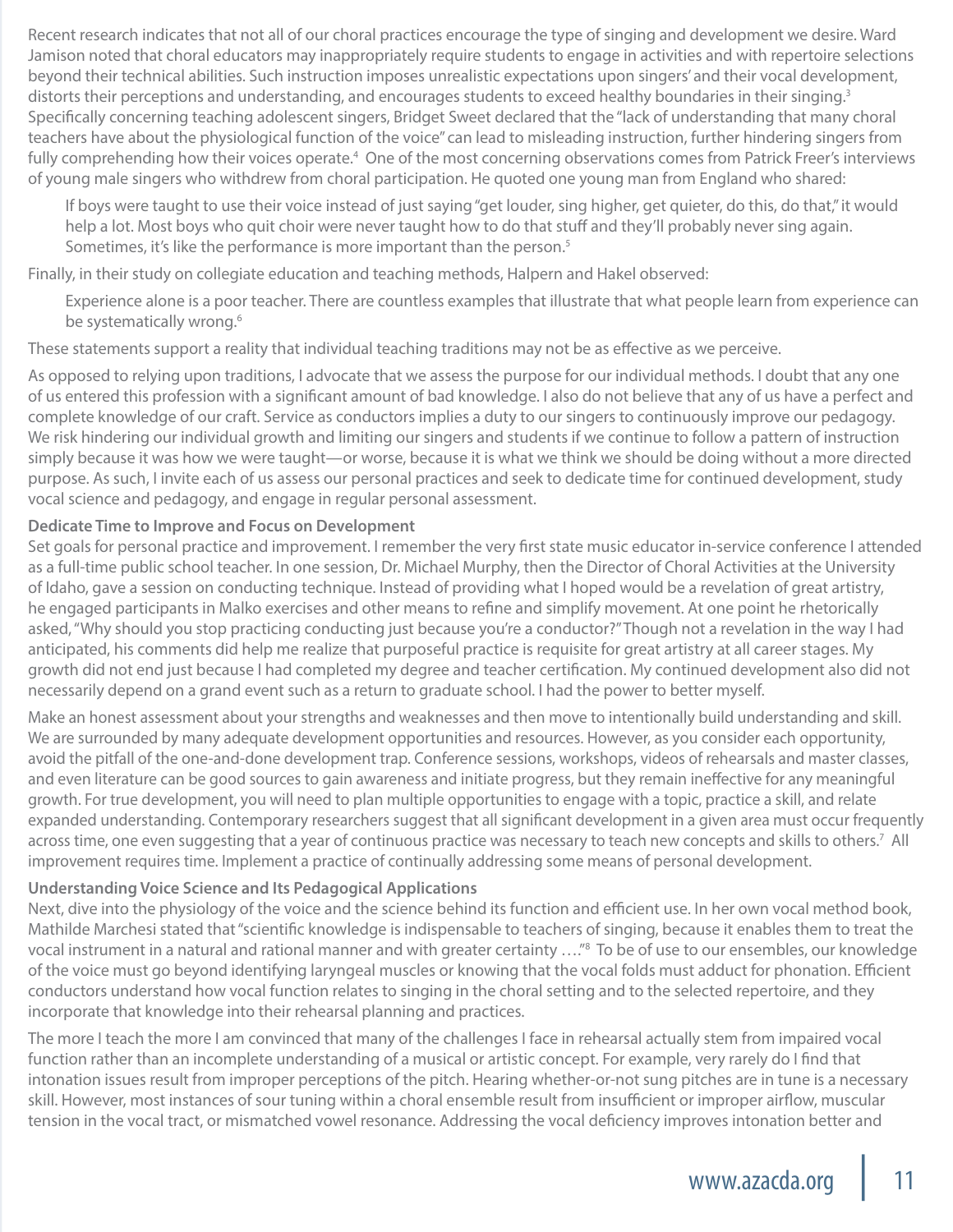more quickly than targeting the issue with pitch alone. Furthermore, attempts to tackle only pitch when poor intonation results from a vocal issue could encourage singers to improperly manipulate their voices. Singers often pull off the breath or introduce muscular tension to control pitch and blend. Such practices, though they may fix the intonation itself, risk vocal health and inhibit the singer from developing appropriate and vocal control and skill. This approach almost always introduces more problems in the long run and limits vocal ability. Work to identify vocal function and ensure that your rehearsals support proper vocal production.

Along with your study of the voice, evaluate your practices and identify the origin of your pedagogy. Do you act out of imitation or tradition? Do you engage in warm-ups at the beginning of rehearsal because of habit or do you connect vocalises to a section of repertoire to target specific skill building? Is a certain activity based in your experience or in established research? What is the purpose for each approach? How effectively do these methods help you and your singers achieve your rehearsal goals? In all that you do, seek to ensure that your instruction helps build a genuine and accurate understanding of the voice, its function, and its application to the repertoire.

#### **Self-Assess and Engage with a Community of Choral Peers**

Finally, establish means to assess your own processes and garner honest feedback. This is often the most difficult step. It requires vulnerability and acceptance of your genuine self. Sometimes, we associate part of our identity with the traditions we employ or, like I did early in my career (and hopefully not as much anymore), depend so much on an activity or approach that you lose the ability to objectively analyze rehearsal challenges. Egos must be placed aside in order to construct an accurate evaluation of our individual methods.

Video recording provides an easy method to review your own work. Just a couple of years ago, as I was working with one of our undergraduate conductors, I realized that it had been some time since I last recorded and watched one of my own rehearsals. As I was explaining to this student that it was an indispensable way to improve, I realized that my students had never seen me go through the process—they had never witnessed me walking the talk. The very next day, I set up a camera in the back of the room for my own rehearsal. Just as it did during my formal education, recording my own rehearsals has permitted me to take a more objective look at my methods and processes, and has even allowed me to pick up on things I did not necessarily see or hear in the rehearsal itself.

Set a regular time to record your rehearsals and watch them without distractions (once a month, once a week, every time the tenors thought they really sang that "b," etc.). There is a reason recording has been a staple of choral methods, student teaching, and conducting courses. Keep a notebook or tablet by you to record your thoughts and impressions. Our participation in best practices for improvement should not end with the completion of a course or degree. Beyond personal development, I also find this practice to act as a great aid to rehearsal planning.

Most importantly, engage with other individuals for personal improvement. One of the best resources for development is other choral directors. I have been blessed by my associations with other conductors and by their willingness to engage with me concerning our craft. More so, I have benefited from accepting honest and trusting feedback from experienced and competent peers. This process is not always easy and does require a certain amount of trust. However, nothing has proven more beneficial that continual contact, discussion, and criticism with peer musicians. Ask to visit other rehearsals and add techniques to your own toolbox. Arrange for other conductors to watch your rehearsals and solicit feedback.

#### **Conclusion**

This time of goal-setting for the year provides a great opportunity to reevaluate what may seem to be long-standing practices. Review your rehearsal strategies and identify the purpose for each of your activities. Be willing to help other conductors, solicit feedback, and make a resolution to engage in regular self-assessment. Consider whether-or-not the choral traditions we embrace truly encompass best practices and support proper vocal development. Make a concerted effort to study proper vocal technique. Establishing a pattern of genuine reflection will not only aid your development as a conductor, but also increase the efficiency of your rehearsals and boost the ability of your singers. Furthermore, it will cultivate a tradition of evermore meaningful and beautiful singing.

2 Mathilde Marchesi, *Vocal Method*, Op. 31, p. 6, accessed January 3, 2022, http://www.belcantoitaliano.com/BELCANTO\_LIBRARY\_FILES/Marchesi\_Mathilde\_- Theoretical\_and\_Practical\_Vocal\_Method\_\_Op.\_31.pdf

<sup>1</sup> Blanche Marchesi, *Singer's Pilgrimage* (Boston: Small, Maynard, 1923), (Reprint edition, New York: Da Capo Press, 1978), 13; quoted in James Stark, *A History of Vocal Pedagogy* (Toronto, Canada: University of Toronto Press Incorporated, 1999), 226.

<sup>3</sup> Ward Jamison, "Some Practical Consideration When Evaluating the Exceptional Adolescent Singing Voice," *Language, Speech, and Hearing Services in Schools* 27, no. 3 (1996): 294-298.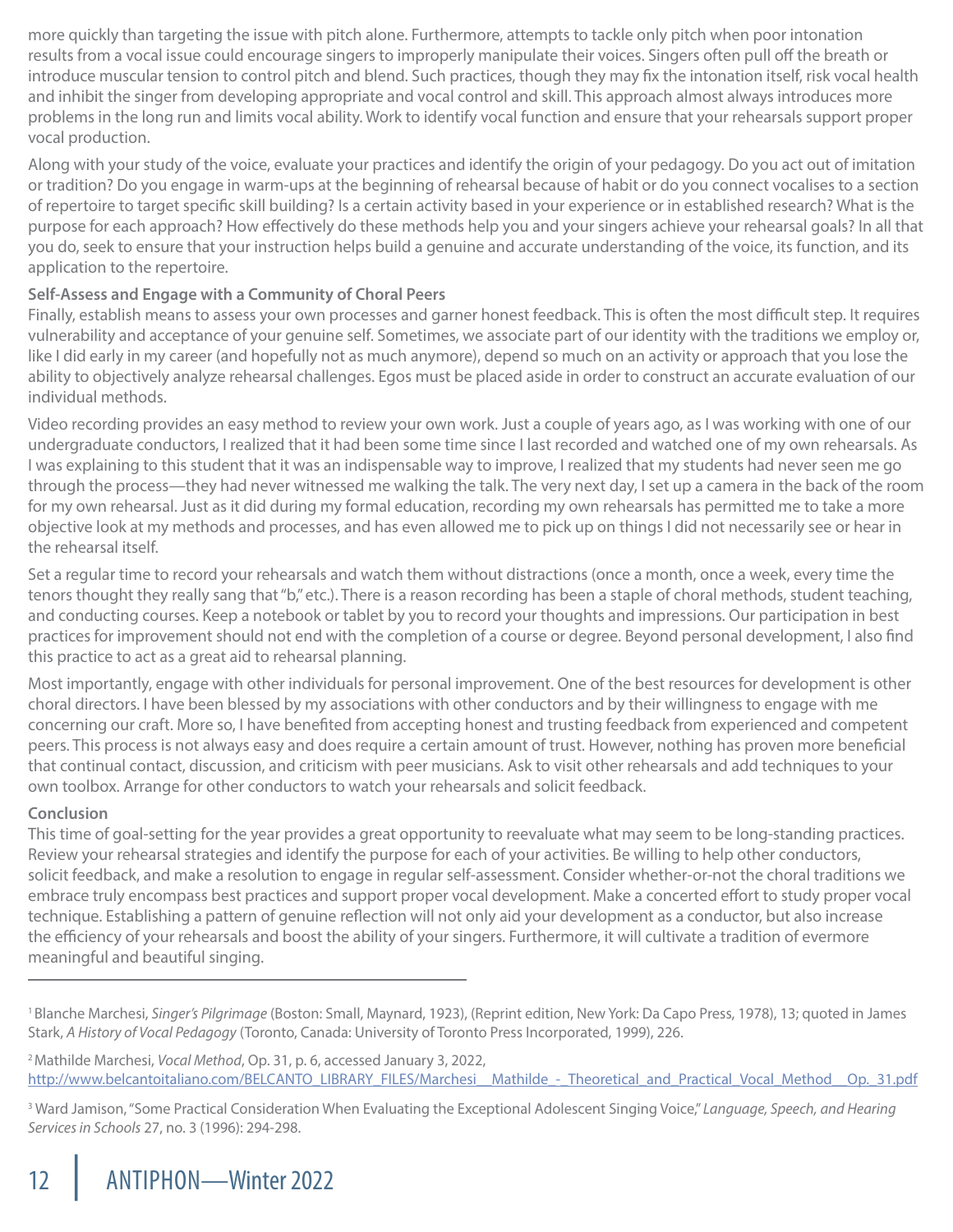<sup>4</sup> Bridget Sweet, "Teaching Adolescents with a Holistic Perspective," *Choral Journal* 57, no. 3 (2016): 10.

<sup>5</sup> Patrick Freer, "Perspectives of European Boys about their voice change and school choral singing: developing the possible selves of adolescent male singers," *British Journal of Music Education* 32, no. 1 (2015): 95.

6 Diane Halpern and Milton Hakel, "Applying the Science of Learning to the University and Beyond: Teaching for Long-Term Retention and Transfer," *Change: The Magazine of Higher Learning* 35, no. 4 (2003): 38.

7 Lene V. Nordheim, Malene W. Gundersen, Birgitte Espehaug, Øystein Guttersrud and Signe Flottorp. "Effects of School-Based Educational Interventions for Enhancing Adolescents Abilities in Critical Appraisal of Health Claims: A Systematic Review," *PLoS ONE* 11, no. 8. (2016): 2, accessed September 13, 2017, https://journals.plos.org/plosone/article/file?id=10.1371/journal.pone.0161485&type=printable; Halpern and Hakel, 38.

8 Mathilde Marchesi, 10.

### Choral Reviews Children's Choir Repertoire Review



*Written by Aimee Stewart AzACDA Past-President Chandler Children's Choir Tempe Preparatory Academy*

When it comes finding quality children's repertoire for your young choirs, there are some challenges. Without recommendations or research, you could get stuck with generic, boring, overly-familiar songs, or worse, program music that is too difficult and everyone ends up frustrated. How to engage children and stretch them, but stay relevant to their age, abilities, and life experiences? With the right music, you can help your young musicians can really fall in love with choir. Here are my picks for engaging and ageappropriate children's choir repertoire:

#### *Come Out to Play*

Traditional Street Cry, arr. Douglas Beam 2-part with Recorder and Piano Accompaniment Colle Voce 24-96520

In a lilting 6/8 time, the simple melody is as simple as calling your friends out to play. For very beginning choirs, this song is an excellent introduction to part singing. The first verse is melody only, introducing the theme. The second verse gives part of the choir a chance to learn an ostinato with the melody. The third verse switches parts so everyone gets a chance to try the ostinato. Finally, the last verse includes a canon, simplified so that there is less overlapping of the

parts. An optional recorder part is included. The melody and ostinato use so much of the "sol-mi" motif, that it is a quick learn note-wise which also encourages head voice. To really make a performance of this piece really engaging, I held auditions for "outside players" and we had roller skates, jump rope, and even a bicycle riding around on stage during parts of this song. Such a fun way to introduce choral music to young people, while also encouraging them to be active and get outside!

*Blustery Day (The Challenge)*  Victoria Ebel-Sabo Unison Treble Voices & Piano Boosey & Hawkes M-051-46856-0

Vacillating between 3/4 and 6/8, this energetic song whips around like the wind it describes. For any child who has ever wrestled with the wind when they want to play outside, this song is very relevant. Lessons in contrast of dynamics, tempo, legato and marcato, crisp diction, and unusual rhythm abound in this piece. Rehearsing outside during a windy day makes for unforgettable memories with your choir, especially if you bring a red hat, described in the lyrics. A sharp pianist and very clear conducting are required to lead young choirs to success with this favorite song!

*Tarantella* 2-pt Chorus and Piano Traditional Neapolitan arr. Victor Bobetsky Boosey & Hawkes OCTB6915

A short but exciting song that can serve to introduce your young singers to Italian and bel canto singing. The song form is verse-chorus-verse, with the verse in 2-part and the chorus in unison. The catchy melody will ring familiar with some, and the harmony is repetitive and simple. What isn't simple is the Italian! There are lots of fast words, but luckily, the verse is the same at the beginning and at the end. I found the best way to teach the Italian was plain old repetition. But to keep it interesting and to emphasize the strong beat, we partnered up and bounced balls on the downbeat. We also sang the chorus in every style imaginable, from opera to country, with exaggerated dynamics and expression. This song also offers the chance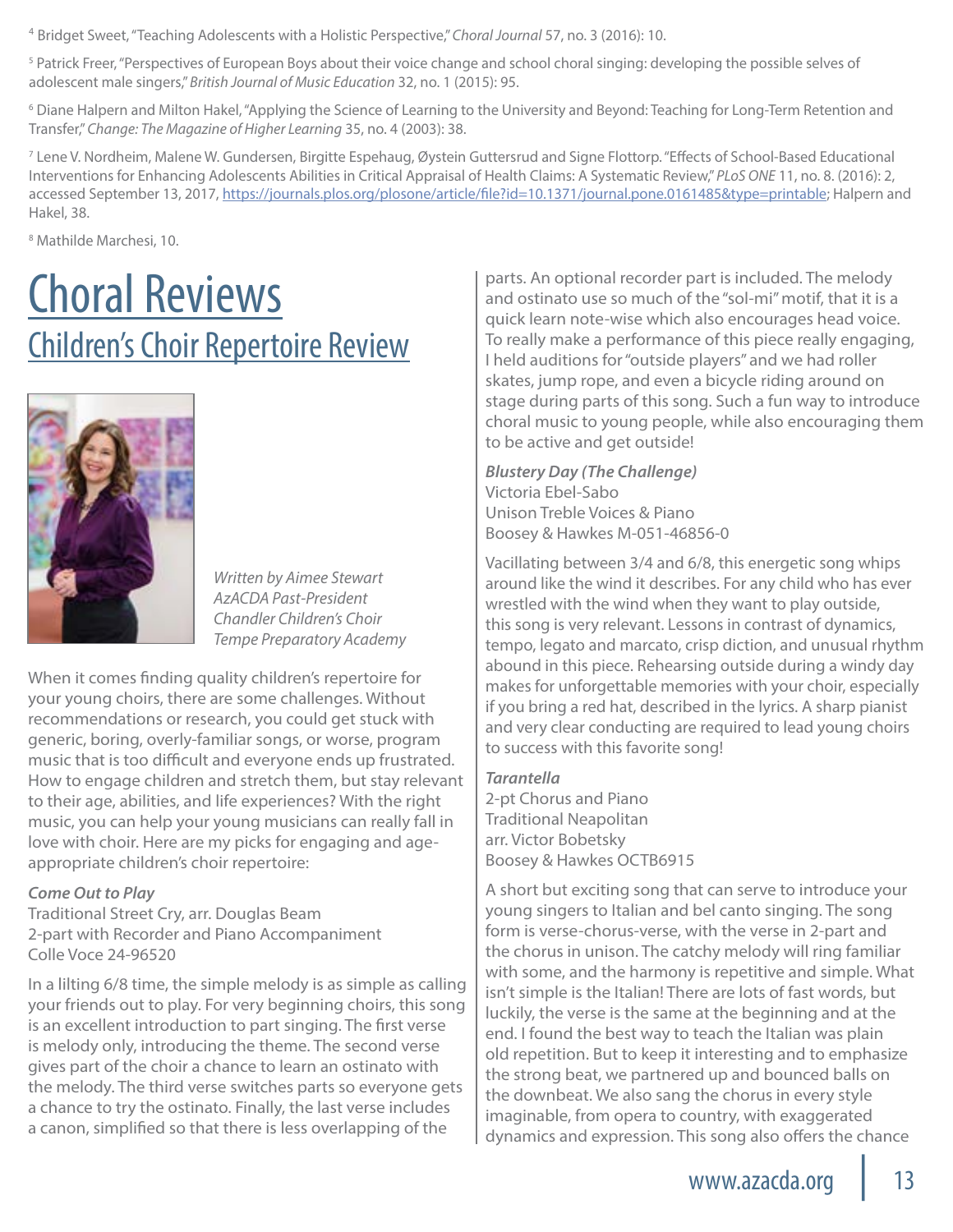to study parallel major-minor keys, since the verses are in E minor and the chorus is in E major. Very exciting and fun!

*Animal Verses of Ogden Nash* Unison with Piano accompaniment By Marion Verhaalen Santa Barbara Music Publishing SBMP 721

Ogden Nash, American, 1902-1971, was the Dr. Seuss of his time. He wrote punny poetry, and his animal poems are often read before *Carnival of the Animals* by Saint Saëns. This unison song cycle includes 9 short poems about animals, and they are each clever, funny, and artsy. Don't let the unison voicing fool you, though, this is not simple music for the choir or the pianist, due to the unexpected intervals and rhythms. Proper performance requires lots of expression and diction. We chose to have Readers recite the poem before each song, which helped the audience to get the "jokes" with full effect. My favorite line is from "The Firefly": "I can think of nothing eerier than flying around with an unidentified glow on a person's posterior."

### Choral Reviews for Junior High/Middle School



*Written by Mandy Lamberth Payne Junior High School AzACDA Junior High/Middle School R & R Chair*

*"The Sally Gardens"* Irish Tune, arr. Benjamin Britten Unison Treble with piano

This soothing song is a great addition to any concert. Accompaniment is simple yet sophisticated. While unison pieces aren't typically programmed for junior high, this song is just right for beginning junior high choirs. It provides the opportunity to slow down instruction and focus on the basics: breathing, phrasing, tone, vowels and consonants. This piece is for treble voices but has the perfect range for male changing voices to sing an octave below. Range for treble voices is D4- E5. This is a great piece to insert in the middle of a concert set.

*"Stand Upon the Rock!"* by Rollo Dilworth SSA with piano

This song is gospel in style while incorporating the spiritual "O Rocks, Don't Fall on Me." To quote Rollo Dilworth, this piece is a "modern-day anthem for peace, equality, and social justice." The verses of this song speak to issues such as taking a stand against hate and respecting people for who they are. A great opportunity to teach form, as the verses are call and response. This song works well as a closer for a concert. Students and audiences will be inspired by this piece.

*"This Is Me"*  Benj Pasek and Justin Paul, arr. Mac Huff 2-Part with piano or ShowTrax CD

From the musical *The Greatest Showman, "This Is Me"* is a real show-stopper. The positive message of this piece is perfect for junior high students; be yourself and be proud of who you are. This song empowers students to be brave, confident individuals. Consider adding choreography to enhance this piece. This song serves as a great closer for a Pops concert. Your students will absolutely love performing this piece.

### Vocal Jazz Lit Review



*Written by Lindsay Decoste Vocal Jazz R & R Chair Choir and Drama Teacher - Desert Wind Middle School/Maricopa High School at Maricopa Unified School District*

*Goodbye Yellow Brick Road* arr. by Kerry Marsh <https://kerrymarshvocaljazz.myshopify.com/> SSATB with piano Bluesy ballad

Based on the solo piano/vocal version by Sara Bareilles, this Elton John classic has been arranged by Kerry Marsh for largely 4 parts, with a few 5 part splits. Reflective and full of emotion, the chart starts simply and builds to an epic climax before coming back down again. Great choice for an intermediate to advanced group, especially if the ability to rehearse with a combo is limited. Only piano is needed.

*You Don't Love Me Like You Used To* arr. by Michele Weir [www.michmusic.com](http://www.michmusic.com) SATB with combo Samba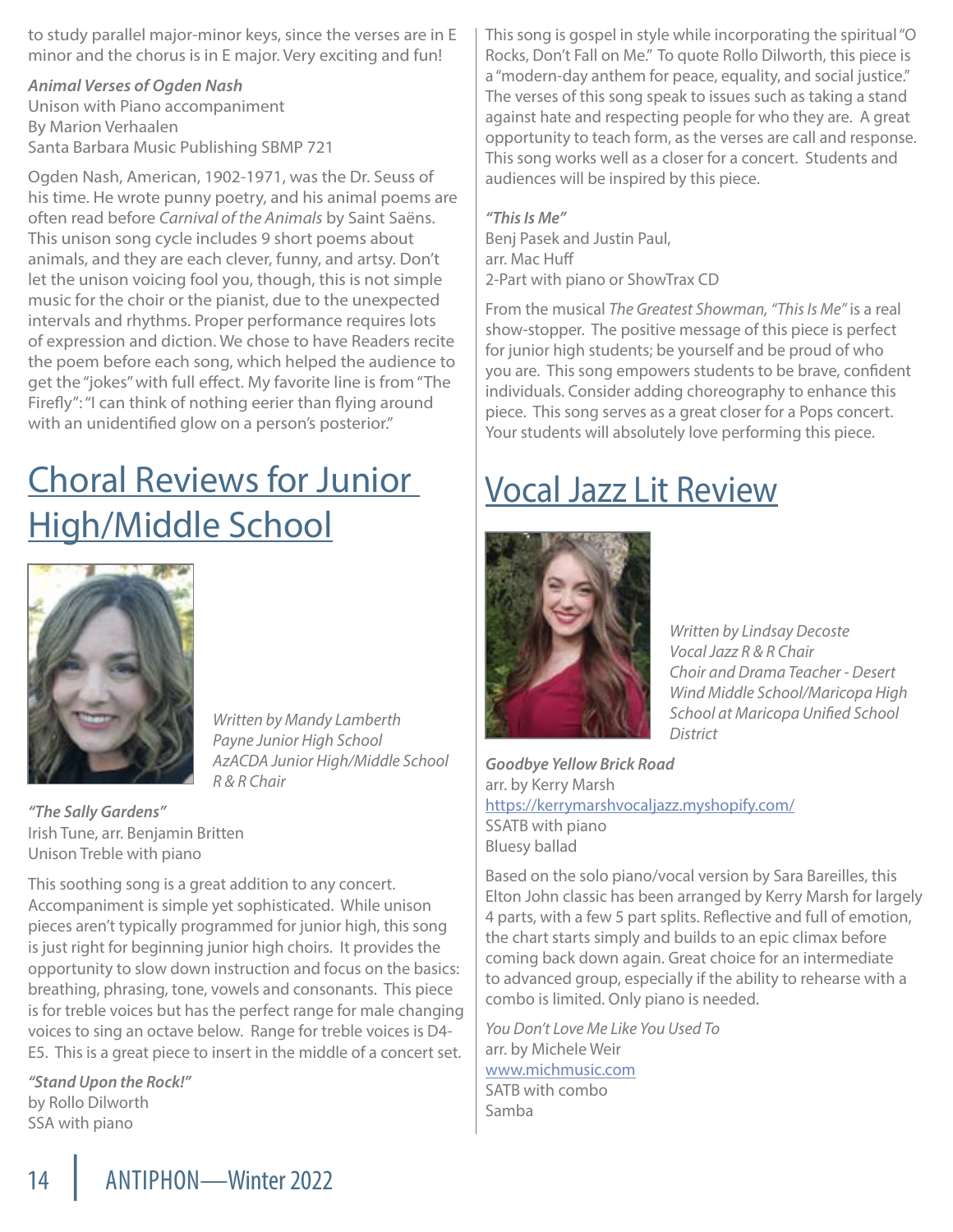This chart by Michele Weir makes for an exciting opener or closer, featuring an a cappella opening and moving to a fast paced samba. Great for an intermediate to advanced high school group, with some more difficult close voicings in the middle but a lot of repetition as well. Solos throughout and a great build up at the end.

*It's You I Like (from Mister Rogers' Neighborhood)* arr. by Paris Rutherford Hal Leonard SSA (and SATB) with combo Medium swing

Now available for treble voices, this charming tune from the classic TV show has a great message and a nice swing feel. It has a good use of unison singing throughout and could be appropriate for a jazz or traditional ensemble. Fun choice for a beginning or intermediate group looking to start singing jazz, or a simple learn for a more advanced group.

### Choral Reviews for College and University Mixed Choir **Featuring SE Asian Music**



*Written by Sinamar Pascua Respicio AzACDA World Music and Culture Chair University of Arizona Graduate ACDA Vice President Christ Church United Methodist, Choir Director Tucson, Arizona*

*Cikala le pong pong* **(Imitating the sound of the drum)** SATB divisi & Soprano Solo, a cappella arr. Ken Steven (b. 1993) Earthsongs S-461

A *Pakpanese* folk song from North Sumatra, Indonesia. This song is commonly performed at wedding festivities and cultural events in the country itself. It's also accompanied by traditional dance. The text of the song talks about parents who are encouraging their daughters to behave well. One particular line, which has no meaning, is also written as a rhyme. The arranger who is born and raised in North Sumatra captures the tradition in his arrangement, he used extreme vocal ranges and percussion effects to create an energetic and light-hearted atmosphere, to sum up, the idea of the song. The open-voiced chest voice is also used to capture the color of the tribal folk sound. This song will appeal to young singers and serve as

an energetic addition to a performance program. It can be challenging but worthy to learn. An interesting piece of music to better understand the culture of one part of Indonesia. This score is also available for TTBB Chorus, unaccompanied.

*Rasa Sayang* **(Feeling of Love)** SATB divisi, a cappella arr. TOH Ban Sheng (b. 1970) Earthsongs S-391

This music is part of TOH Ban Sheng Choral Series that he arranged himself. The music is a combined *"Rasa Sayang"* and *"Lenggang Kangkong,"* two Malay folk songs that are commonly performed in Malaysia, Singapore, and Indonesia. The lyrics of these songs are derived from a four-line *pantun*. A *pantun* follows an ABAB two-line pattern. Its last two lines can appear irrelevant to the message of the other two lines. It's easy to understand the score and teach to your singers. Since the pattern of the song is not as complicated and not rhythmically challenging. It's a beautiful arrangement and the rehearsal sections in the score also help you figure out how to help your singers understand the idea of the music. It's short but captures the tradition of the song itself. TOH Ban Sheng also arranged a lot of singaporean.

*Padayon* **(To continue)** SATB divisi and Harp Music by Ily Matthew Maniano (b. 1988) Text by Joey Vargas Muziksea

This music is entitled *"Padayon"*, from the Visayan language in the Philippines which means "to continue". It encapsulates what the idea of the work is. It's a song of encouragement and hope when life faces challenges. A beautiful work that only features four action words *"Lakad* (walk), *Layag* (sail), *Lipad* (fly), *Liyab* (blaze). According to the composer itself, the four words carries an illusion to the ancient elements of earth, water, air, and fire. It is accompanied by a harp which gives a fluid and still character to the music. The intertwining of each voice depicts the idea and the meaning of the words. There's a part where some voices do a spoken text of the four action words in a different language, which makes the music create an intensifying line that leads to the word *"Padayon"*. It is a great addition to your repertoire since it depicts the current situation of our world. We need *Padayon* (to continue) and move forward.

> Join the AzACDA **Student** [Facebook Group!](https://www.facebook.com/groups/400456246726251/about/)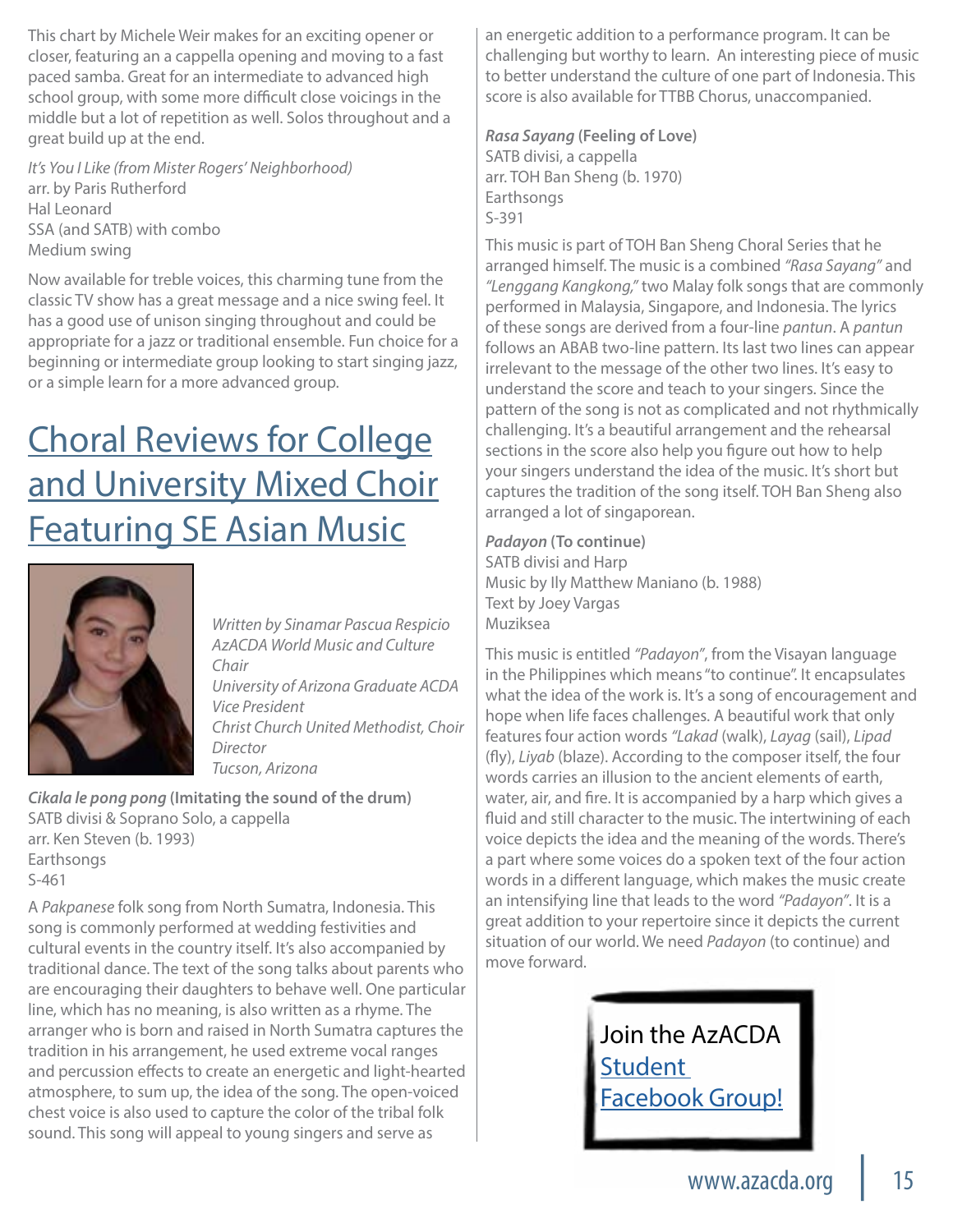# WHAT'S HAPPENING IN ARIZONA CHORAL MUSIC

The Arizona Music Educators Association is holding a "Going Back to the Future" In-Service Conference this month! The 2022 AMEA Conference will be back in-person at the Mesa Convention Center. It will be held January 28-29, 2022. See <https://azmea.org/conference/> for more information

Attention Junior High and Middle School Choir Teachers! After two years without our Junior High/Middle School Festival, we are pleased to announce that we will be holding a choral festival this May for 5th through 9th grade choirs. Our AzACDA Junior High/Middle School Festival will be held on Friday, May 6th at the First United Methodist Church of Mesa. We hope you and your choir will join us for this event. Clinicians for this event will be Katie Gerrich, Troy Meeker, Wendy Umbrianna, and Herbert Washington. Look for an email in January to register for this event. Please email Junior High R & R Chair, Mandy Lamberth with any questions at *lamberth.mandy@cusd80.com*. Registration fee is \$150 per choir. See <https://www.azacda.org/events/junior-high-middle-school-festival/> for details!

#### **AzACDA's 2022 Summer Conference will help you recharge and invigorate your choral craft!**

The 2022 event will be at the Mesa Community College Performing Arts Center and is scheduled for July 6-8. Information about sessions, presenters, registration, conference hotel, and more will be published on our website - <https://www.azacda.org/summer2022/> - as it becomes available and also sent out via our occasional email newsletters.

After a virtual conference in 2020 and a down-sized "workshop" in 2021, we're looking forward to a more full-fledged event, with lots of great content for Arizona's choral leaders.

The State High School Festival is set to return this summer to Higley Performing Arts Center in Gilbert, Arizona! The current date is set for March 29th with more details to come. Check our website - <https://www.azacda.org/events/state-high-school-festival/> for more information as it develops!

#### **2022 Jazz Madrigal Festival**

\_\_\_\_\_\_\_\_\_\_\_\_\_\_\_\_\_\_\_\_\_\_\_\_\_\_\_\_\_\_\_\_\_\_\_\_\_\_\_\_

\_\_\_\_\_\_\_\_\_\_\_\_\_\_\_\_\_\_\_\_\_\_\_\_\_\_\_\_\_\_\_\_\_\_\_\_\_\_\_\_

\_\_\_\_\_\_\_\_\_\_\_\_\_\_\_\_\_\_\_\_\_\_\_\_\_\_\_\_\_\_\_\_\_\_\_\_\_\_\_\_

\_\_\_\_\_\_\_\_\_\_\_\_\_\_\_\_\_\_\_\_\_\_\_\_\_\_\_\_\_\_\_\_\_\_\_\_\_\_\_\_

The annual Northern Arizona University Vocal Jazz Madrigal Festival, one of the largest festivals of its kind in the United States, features special guest clinicians and over 140 high school ensembles from Arizona and nearby states. The two-day festival includes a host concert in which choirs from NAU and professional groups of national and international stature appear.

This event will be held in-person on the NAU campus in Flagstaff from Thursday, February 10th through Saturday, February 12th, 2020. Ensembles of all ability levels are invited to participate in this rated, but non-competitive festival.

Guest performance by Grammy nominated vocal supergroup säje (rhymes with "beige"). Check them out at <https://sajevoices.com/> to learn more, and see <https://nau.edu/music/performance-areas/choral-studies/jazz-madrigal-festival/> for festival details!





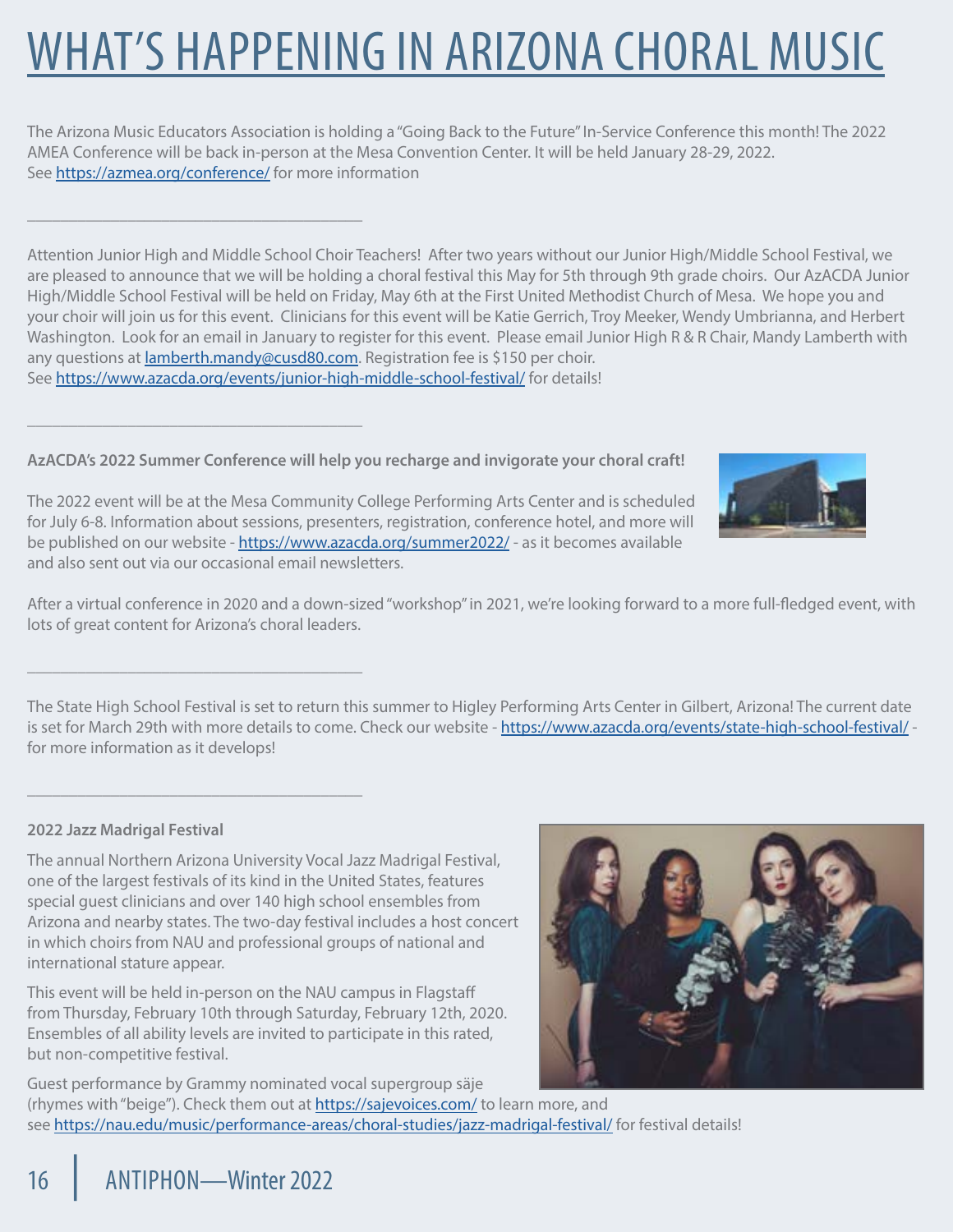# **2022 D-BACKS CHOIR NIGHT**







#### **ARIZONA DIAMONDBACKS VS NEW YORK METS**

**FRIDAY APRIL 22 6:40PM**

**The Arizona American Choral Directors Association and the Arizona Diamondbacks invite you to the D-backs Choir Night!**

**All participating choirs will perform the Star Spangled Banner on the field before the game and will be led by an honorary conductor chosen by the AzACDA. The performance will be highlighted on the Chase Field scoreboard.**

**D-backs Choir Night is sure to sell out fast! Performance spots are limited and will be filled on a first-come, firstserved basis.**

**For more information or to reserve your spot, contact Derek Gensburg at 602.462.4108 or [dgensburg@dbacks.com.](mailto:dgensburg@dbacks.com)**

**\$47 - Lower Level, Baseline Box (Sections 112-114 & 130-132) \$37 - Lower Level, Baseline Reserve (Sections 109-111 & 133-135) \$25 - Lower Level, Bleachers (Sections 101-105 & 139-144)**

**\*Participants can use this as a fundraising opportunity for their choir. Ask for more details.**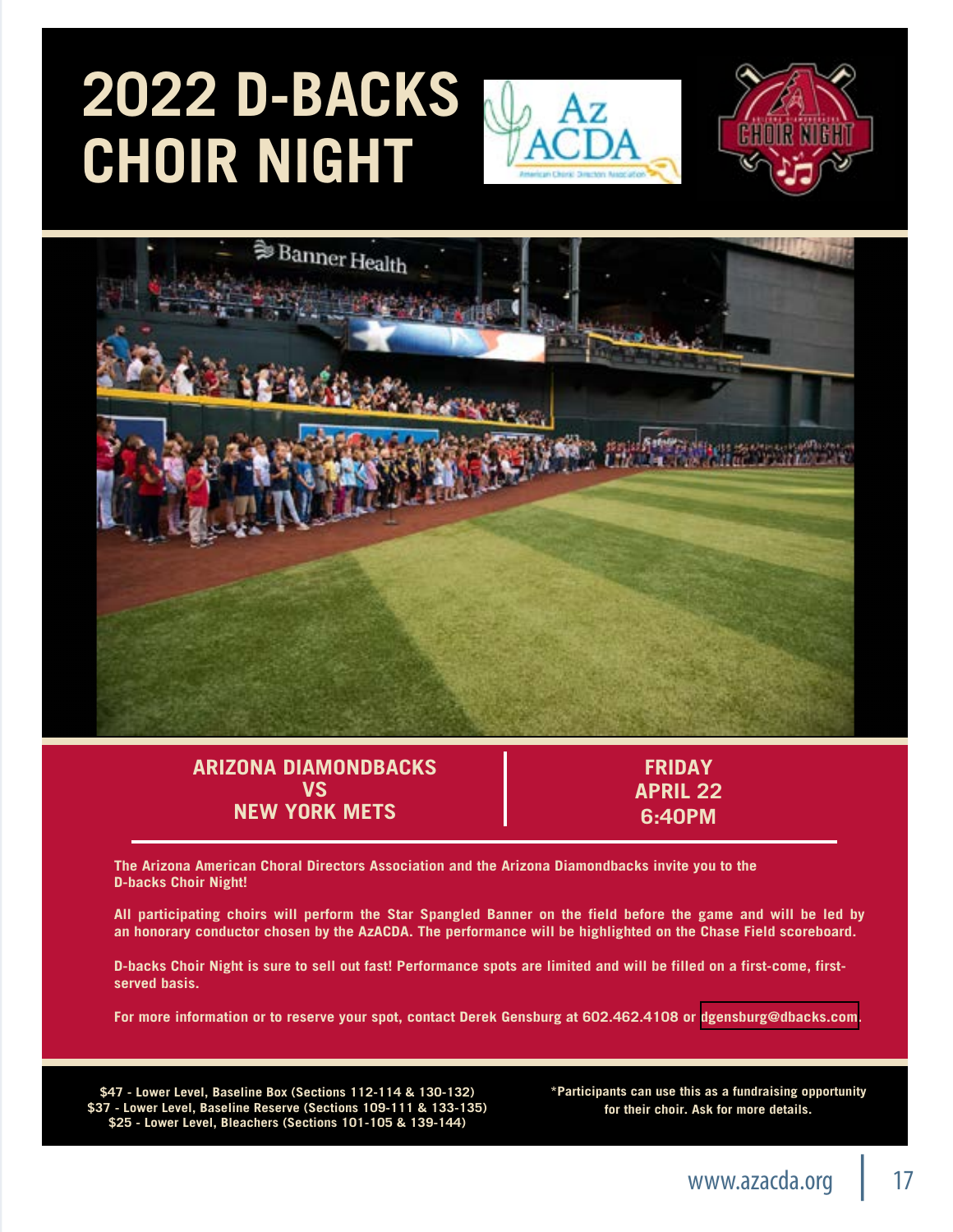torn American Choral Directors Association





#### **ACDA WESTERN REGION**







LIV GRACE é. Retiremed by the Coupel SATE Mones Choi: Performed by the High School SMA Henry Choir

Plus a newly established...

### **COMPOSER TRACK**

Featuring a reading session of submitted<br>works and a composer lounge



**Recommend by the dorts Singern** 

**RAYMOND WISE** they



#### **KEYNOTE ADDRESS**

acre

WEDNESDAY, MARCH 2 7:30PM



**ALL-CONFERENCE SING** 



DR. CHARLENE ARCHIBEQUE Son Jose State University<br>Howard Swan Award Recisions, CCDA



University of Southern Company<br>Transmal ACOA Part President



DR. EDIE COPLEY Northern Mitters University<br>Numined ACCA President Elect Delegante

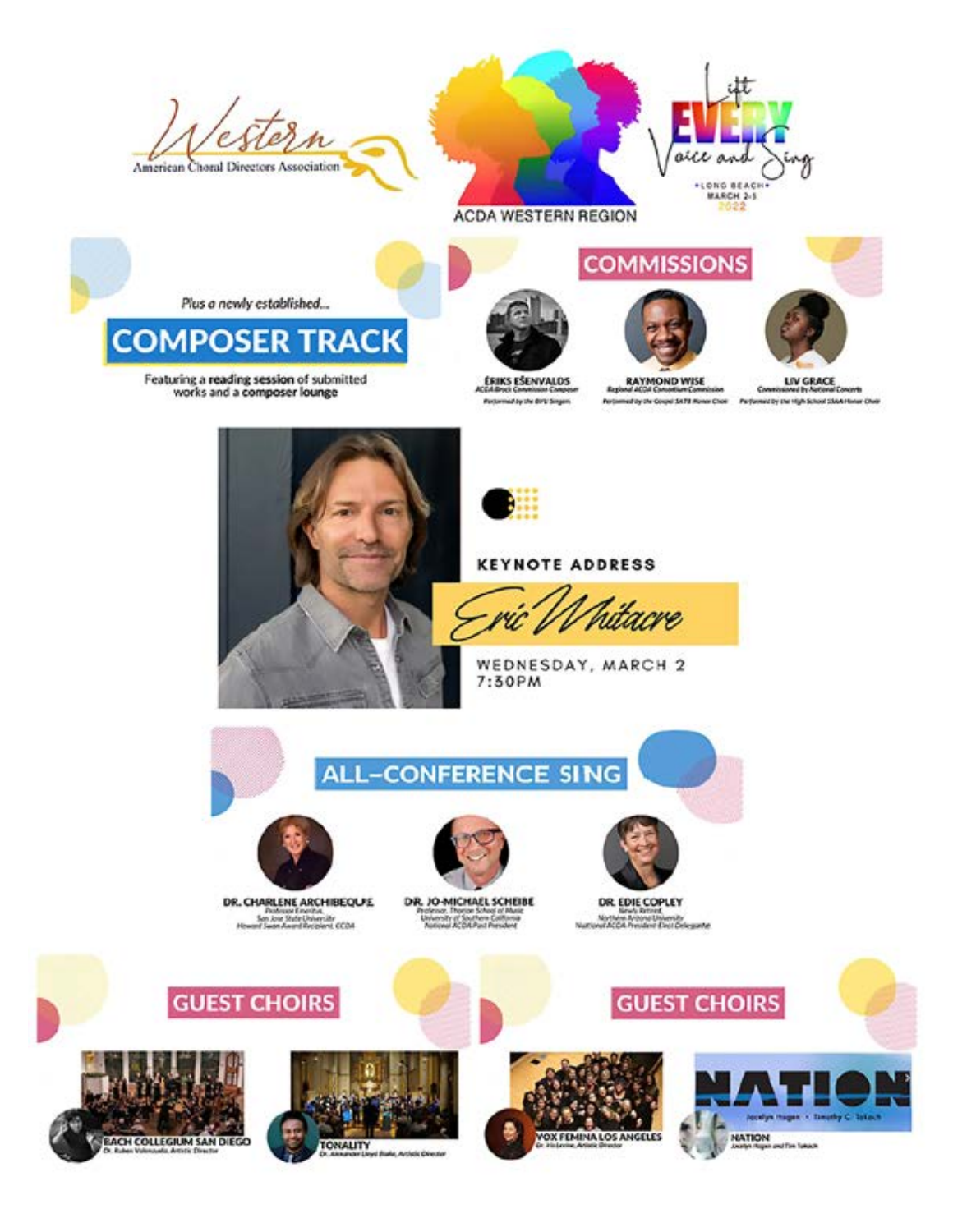



Do you have the ACDA app on your mobile device? Click [HERE](https://www.azacda.org/wp-content/uploads/new-acda-app.pdf) to learn how to install and use the app. With the ACDA app you can:

 Stay up to date on the national ACDA news feed Share with colleagues in the forums Communicate with other members Renew your membership View job opportunities or post a resume in the Career Center And more!